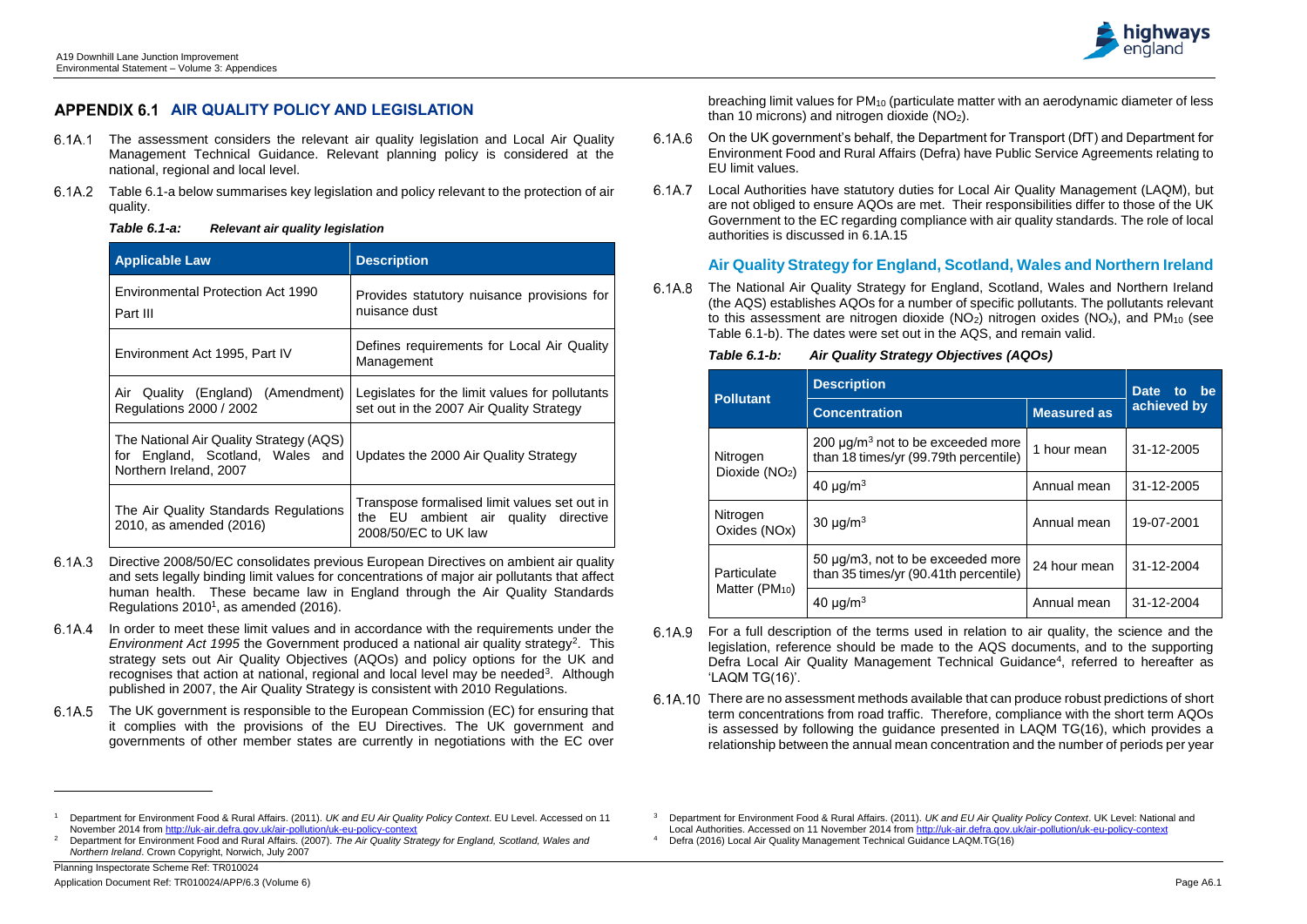

where the short term AQO is likely to be exceeded. These relationships have been derived from examination of monitoring data across the UK.

- The annual mean equivalent concentration for the  $NO<sub>2</sub>$  1 hour mean AQO is 60  $\mu$ g/m<sup>3</sup>, whilst the annual mean equivalent concentration for the  $PM_{10}$  24 hour mean  $A\overline{Q}O$  is  $32 \mu g/m^3$ .
- AQOs are health-based standards that are set at a level to provide protection to the whole population.
- Responsibility for determining whether AQOs are complied with lies with Local Authorities within the system of Local Air Quality Management (LAQM). Local Authorities are required to review and assess air quality within their districts, against the AQOs. Where the AQOs are not being met at relevant locations, they must declare Air Quality Management Areas (AQMAs). Within eighteen months of doing so, Local Authorities should publish an Air Quality Action Plan (AQAP) setting out measures to work towards reducing the concentrations of the relevant pollutants to below the relevant AQOs by given dates. The given dates for compliance with the AQOs as described in the National Air Quality Strategy for England, Scotland, Wales and Northern Ireland have all now passed. Local air quality management is an ongoing process beyond these dates, and where exceedances persist, or new exceedances occur, Local Authorities have the same obligations to declare AQMAs and publish/implement AQAPs to bring pollutant concentrations back within compliance.
- Pollutants such as benzene and 1,3 butadiene are associated with the use of fuels for road transport (petrol).
- $6.1A.15$  The AQS and TG(16) introduce measures to control exposure to PM<sub>2.5</sub> (the fraction of particulate matter with an average aerodynamic diameter less than 2.5 μm). This is intended to be delivered at the national level, so the control of  $PM<sub>2.5</sub>$  concentrations has not been incorporated into LAQM, and authorities have no statutory obligation to review and assess against them. The AQS objective value of 25  $\mu$ g/m<sup>3</sup> is designed to deliver a minimum level of protection everywhere. Impacts of roads schemes on ambient PM2.5 concentrations are typically insignificant, and accordingly DMRB doesn't require the assessment of PM<sub>2.5</sub>.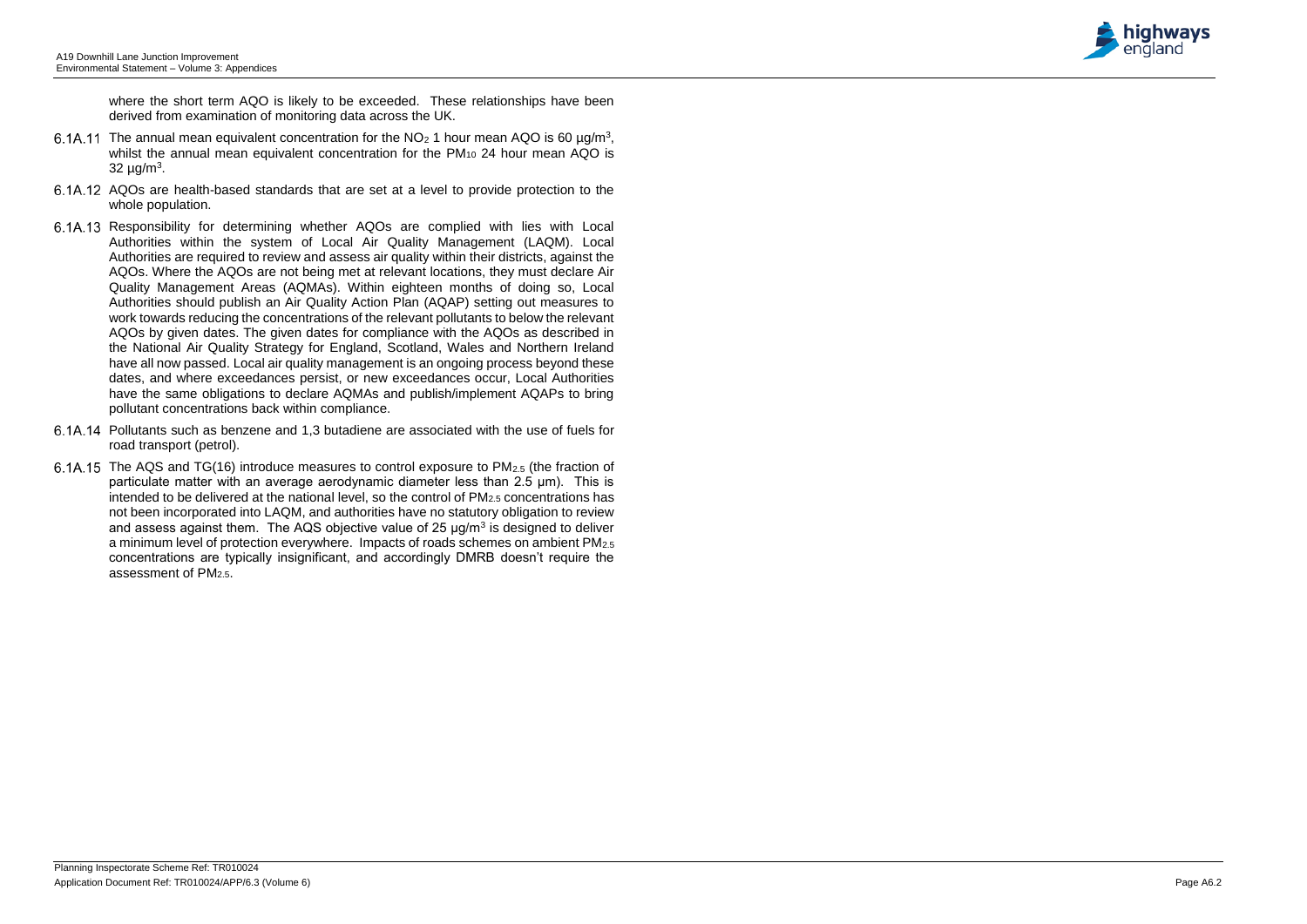l

# **APPENDIX 6.2 AIR QUALITY ASSESSMENT METHODOLOGY**

## **Assessment approach and method**

- The assessment identifies the potential air quality effects by predicting the changes in air quality pollutant concentrations which would result from the combination of background concentrations with the contributions from the roads in the study area, including the Scheme.
- This assessment conforms to the standard practice of environmental impact assessment, whereby the baseline is established, and then the situation with the development in place (Do Something (DS)) is compared with the situation without it (Do Minimum (DM)).
- The potential impacts of the proposed route options have been assessed following HA207/07<sup>5</sup> and the associated Interim Advice Notes<sup>6</sup>, and LAQM TG(16). Following the process set out in HA207/07, a detailed assessment has been carried out using the dispersion modelling software, Air Dispersion Model Software (ADMS)-Roads (Version 4.1).
- 6.2A.4 As explained in Section 5.4, the operational impacts assessment uses the 2021 and 2036 DM and DS traffic models where the future baseline includes the road network and traffic flow changes associated with the Testo's scheme and IAMP One and IAMP Two developments. The construction impact assessment assumes IAMP One has been built (and operational) and the Testo's scheme is under construction when the Scheme starts construction; cumulative construction effects with the IAMP Two development being built at the same time as the Scheme are considered in Chapter 15.

## **Assessment scenarios**

- The assessment covers different geographic scales, as follows:
	- Local air quality, focusing only on the headline pollutants  $NO<sub>2</sub>$  and  $PM<sub>10</sub>$ ; and
	- **•** Regional air quality, focusing on  $NO_x$ ,  $PM_{10}$  and carbon dioxide  $(CO_2)$  emissions.
- The assessment method is to quantify the ambient pollution concentrations for a number of road traffic scenarios. Traffic data was utilised for the following scenarios for the local air quality assessment:
	- Baseline Year 2012.
	- Without Scheme or 'Do Minimum' ('DM'): Opening Year 2021.
	- With Scheme or 'Do Something' ('DS'): Opening Year 2021.
- 6.2A.7 In addition, future scenarios set 15 years after opening are considered for the regional air quality assessment, but not for local air quality<sup>7</sup>:
	- Assessment Year 2036 Without Scheme Do Minimum.
- 6.2A.9 Traffic data for the modelling scenarios has been provided from the Saturn traffic models. The base year air quality modelling uses traffic data, pollution measurements and meteorological measurements from 2012; this is due to the traffic model using 2012 baseline data, as explained and validated within Sections 2.10 and 5.4 in Chapters 2 and 5 of the ES, respectively. With reference to Chapter 5 of the ES, traffic flow data from traffic models TA1 and ES1 has been used in this assessment to represent the worst case traffic scenario for air quality.
- 6.2A.10 Interim Advice Note (IAN 185/15) has been published by Highways England (formerly the Highways Agency). The IAN provides supplementary guidance to HA207/07 regarding traffic speeds and the generation of speed-band banding for vehicle emissions.
- 6.2A.11 For the purposes of this assessment, traffic data which represents the average conditions in specific time periods, with the corresponding speed-band has been utilised for the detailed assessment. These time periods are detailed in Table 6.2-a.

## **Table 6.2-a: Annual Average Time Periods Us**

- Total traffic flow, defined as vehicles/hr;
- Percentage heavy duty vehicles (HDV); and
- Vehicle speed (and speed-band).
- DMRB Guidance (DMRB, Vol 11 Section 3, Part 1 HA 207/07) suggests that for local air quality, the assessment should be done on the opening year and possibly a later year if more stringent air quality criteria come into effect at a later date. This is due to local air quality effects being greatest in the earlier years as vehicle emissions are set to decrease in the future due to increasingly stringent vehicle emissions legislation. No such change in air quality criteria was identified, so the future year assessment has not been undertaken for local air quality.



| P.<br>v<br>×<br>٦<br>۰.<br>۰.<br>$\overline{\phantom{a}}$<br>$\sim$ |  |
|---------------------------------------------------------------------|--|
|                                                                     |  |

- Assessment Year 2036 With Scheme Do Something.
- Assessment of potential impacts at designated habitat sites would focus on nitrogen deposition and NO<sup>x</sup> concentrations, at sites within 200 m of affected roads. However, only sites designated at international or European level are considered in the air quality assessment. There are no sites designated at this level within 200 m of the affected roads. A designated habitats assessment is therefore not required within this air quality assessment, and is not discussed further.

# **Traffic data**

| <b>Traffic Period</b>                              | <b>Time Period</b> |
|----------------------------------------------------|--------------------|
| Annual Average Daily Traffic (AADT)                | $00:00 - 23:00$    |
| Annual Average Weekday Traffic (AAWT) AM Peak (AM) | $06:30 - 10:00$    |
| AAWT Inter-Peak (IP)                               | $10:00 - 15:00$    |
| AAWT PM Peak (PM)                                  | $15:00 - 19:00$    |
| AAWT Off Peak (OP)                                 | $19:00 - 06:30$    |

For each time period, the following traffic data parameters were provided:

<sup>5</sup> Highways Agency (2007) DMRB Volume 11 Section 3 Part 1 (HA 207/07) Environmental assessment. Environmental assessment techniques. Air quality.

<sup>6</sup> Highways Agency (2015) Interim Advice Note 185/15 Updated traffic, air quality and noise advice on the assessment of link speeds and generation of vehicle data into 'speed-bands' for users of DMRB Volume 11, Section 3, Part 1 'Air Quality' and Volume 11, Section 3. Part 7 'Noise'.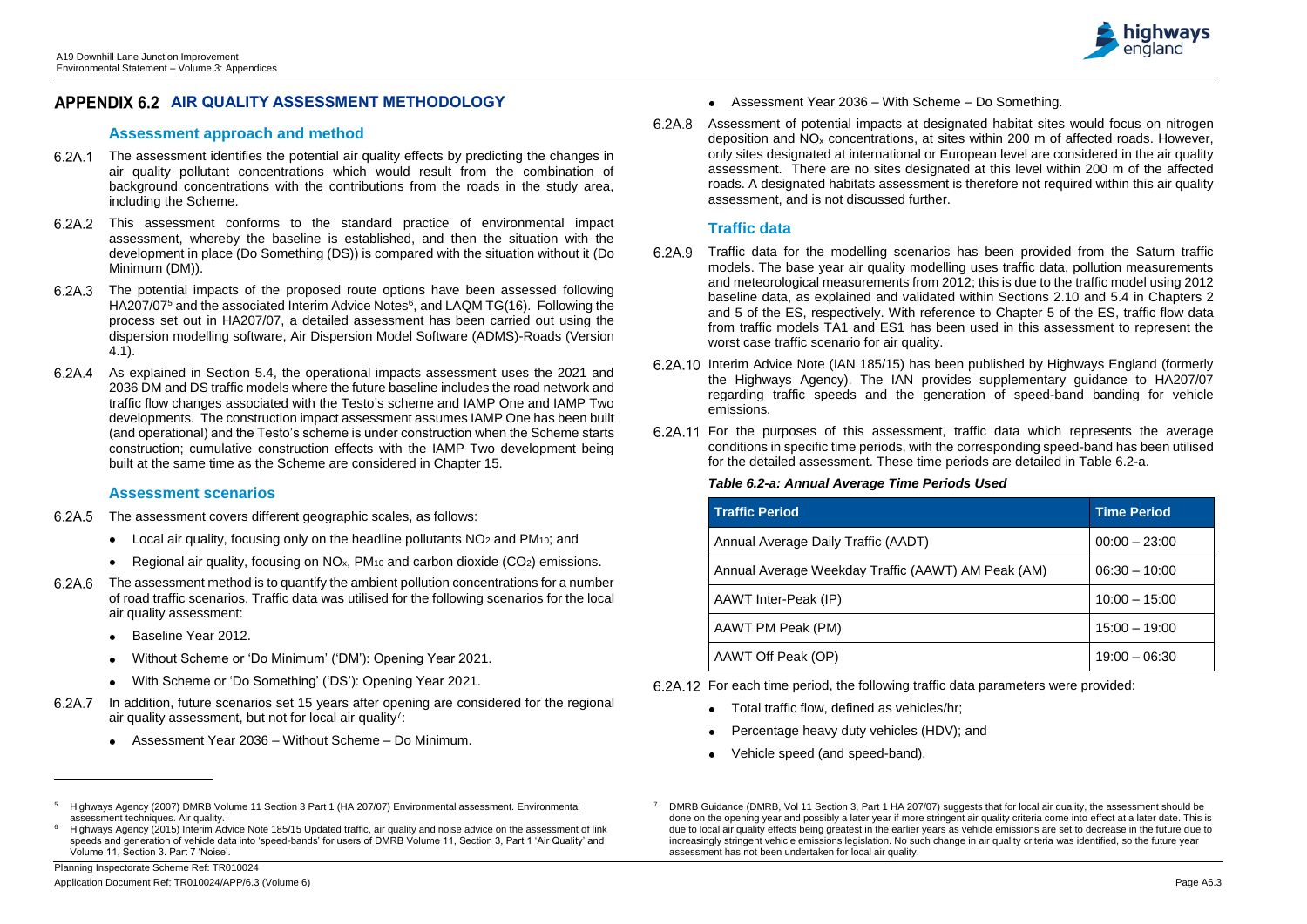Planning Inspectorate Scheme Ref: TR010024 Application Document Ref: TR010024/APP/6.3 (Volume 6) Page A6.4

- 6.2A.21 A total of 55 receptors were included in the local air quality assessment, and selected using professional judgement for being:
	- representative of the maximum impacts of the Scheme in that region; and
	- at risk of exceeding the annual mean NO<sup>2</sup> AQO.
- 6.2A.22 All locations referred to as 'receptors' are treated as being equally sensitive.

#### **Local air quality assessment methodology**

- 6.2A.13 The ADMS-Roads Software has been developed by Cambridge Environmental Research Consultants Ltd (CERC). It is an atmospheric modelling system that focuses on road traffic as a source of pollutant emissions, and is a recognised tool for carrying out air quality impact assessments and has been comprehensively validated by both the manufacturers and independently.
- 6.2A.14 The software is used both by regulatory authorities and commercially to assist in decisions related to air quality and traffic management, urban planning and public health in many countries around the world. Version 4.1 (January 2018) was used for this assessment.
- 6.2A.15 It should be noted that dispersion models provide an estimate of concentrations arising from input emissions and historical meteorological data. The estimates produced, while appropriately representing the complex factors involved in atmospheric dispersion, are subject to uncertainty. Whilst the predictions provided by the models should not be regarded as definitive statements of concentrations that will arise in the future, they are the most reasonable, robust and representative estimates available. The estimates are composed of calculations made at a single point on each residential property.

#### **Meteorological data**

The effect of meteorological conditions on dispersion is given a complex treatment within the model. The most significant factors in the dispersion of emitted pollutants are wind speed and direction. The meteorological data site considered to be most representative of conditions across the study area was Newcastle Airport.

#### **Vehicle emissions**

- The modelling system takes into account the emissions produced by Light Duty Vehicles (LDV, less than 3.5 tonnes) and Heavy Duty Vehicles (HDV, greater than 3.5 tonnes) travelling along a section of road over an average hour and predicts the dispersion of these emissions.
- 6.2A.18 The traffic data was used to calculate the emission rate for each road link. These emissions are vehicle-weighted averaged emissions for the national vehicle fleet. Emissions factors used the values specified in IAN185/15, which are defined by year to represent the predicted vehicle fleet and the range of vehicle types and EURO emissions standards present across the fleet.

#### **Receptors**

l

- Within the study area, two types of receptors have been considered, as follows:
	- residential properties and other sensitive receptors (such as schools, nursing homes, etc.); and
	- nature conservation sites designated at International, European or national level.
- Building usage was determined using the Ordnance Survey Address Layer dataset, and calculations made at the nearest façade to the busiest road.
- 6.2A.26 The model is used to predict the road traffic contributions to  $NO<sub>x</sub>$  and  $PM<sub>10</sub>$ concentrations at specified receptors. Adjustments are applied to the model predictions based on a comparison against measured air quality concentrations, in a process known as model verification and adjustment. The model is then used for predicting air quality concentrations in the future years.
- 6.2A.27 A further adjustment step is undertaken to account for the observed long term trends in ambient roadside  $NO<sub>x</sub>$  and  $NO<sub>2</sub>$ . This is predicted using the Gap Analysis methodology, which takes into account the Long Term Trends ( $LTT_{E6}$ ) for  $NO_{x}$  and  $NO_{2}$ . This approach is considered more conservative and representative of opening year impacts



### **Background concentrations**

- 'Background' air quality is a concept used to enable assessments of the effects of a specific source of emissions, without also the need of considering all the other sources of emissions in the area individually. For the purposes of this assessment, the background air quality represents the concentrations of pollutants that would be present if there were no emissions from the roads included in the dispersion modelling. The pollution derived from the existing road is added to the background pollution concentrations.
- 6.2A.24 Defra provides national background maps, which provide estimates of background pollutant concentrations on a 1 km x 1 km grid square resolution; [\(http://www.laqm.defra.gov.uk\)](http://www.laqm.defra.gov.uk/). Whilst the most up to date information is held within the base year 2015 data, in order for a comparison with the A19 / A184 Testo's EIA base year 2013 data has been utilised. As the base scenario is 2012, background concentrations for NOx, NO<sup>2</sup> and PM<sup>10</sup> have been calculated using data for the period 2013-2017 to allow 2012 data to be factored, in accordance with principals and tools from Highways England.
- The 'in-grid square' contribution from motorway, trunk 'A' road and primary 'A' road sectors have been removed from the background annual mean  $NO<sub>x</sub>$  and  $PM<sub>10</sub>$ concentration estimates, and background annual mean  $NO<sub>2</sub>$  estimates have been corrected using the Defra's Background NO<sub>2</sub> Calculator<sup>8</sup>. Background concentrations that have these trunk roads and motorway contributions removed (known as 'sector removed'). This process has been undertaken to avoid double counting of road traffic emissions which are included in the dispersion model. Where predicted concentrations for specific receptors are presented, the sector-removed background concentrations used are also presented. The predicted background pollutant concentrations in the study area are significantly below the AQOs.

## **Prediction of environmental concentrations**

<sup>8</sup> Defra, NO<sub>2</sub> Background Sector Tool - for Source Apportioned Background NO<sub>x</sub> v5.1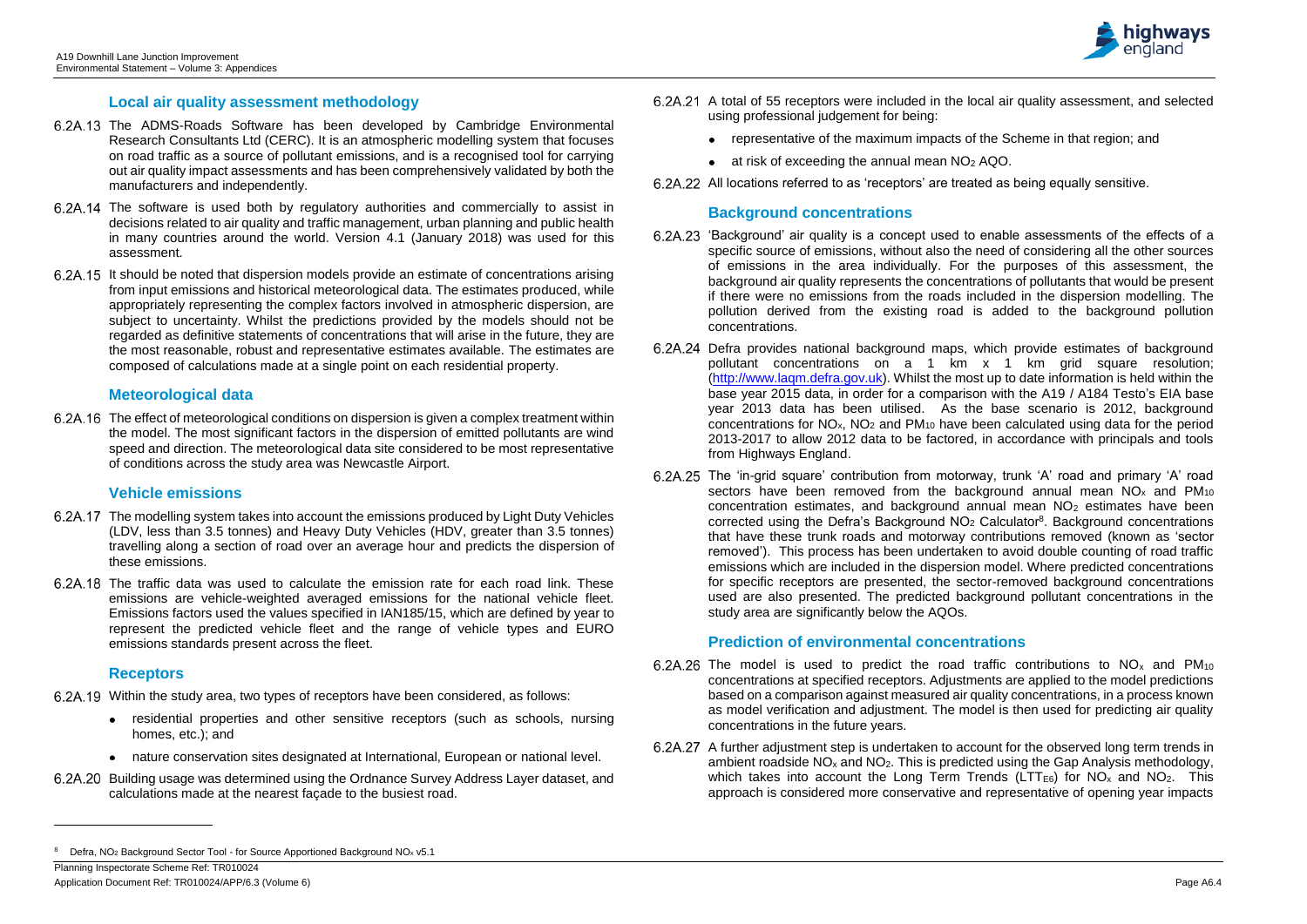$\overline{a}$ 

than the LAQM TG(16) methodology. The modelling, verification and adjustment processes are discussed in more detail in Appendix 6.4.

#### **Construction assessment**

Using available information, and in line with the Institute of Air Quality Management (IAQM) 2014 Guidance, a construction dust assessment has been carried out, providing a qualitative risk-based appraisal with reference to the proposed scheme in relation to sensitive locations, the planned construction process, and the local site characteristics.

### **Regional assessment**

- As part of the HA207/07' guidance, a Transport Analysis Guidance (TAG) assessment (Department for Transport, 2012) has been undertaken. The assessment identifies changes in  $NO<sub>2</sub>$  and  $PM<sub>10</sub>$  at properties within the study area.
- The local air quality TAG assessment creates an overall 'score' for the scheme, which is calculated on the basis of the number of residential properties within 200 m of affected roads, and the overall sum of the changes in  $NO<sub>2</sub>$  and  $PM<sub>10</sub>$  pollutant concentrations at these properties. There are 431 relevant properties within the area covered by the local air quality TAG assessment for this scheme.
- 6.2A.33 As part of the TAG assessment, annual mass emissions of  $NO<sub>x</sub>$  and  $CO<sub>2</sub>$  have also been calculated.
- 6.2A.34 The TAG assessment is discussed in more detail in Appendix 6.7.
- A HA207/07' regional air quality assessment has been undertaken for the study area. This is an estimate of the change in total emissions of  $PM_{10}$ ,  $NO_{x}$ , carbon dioxide (CO<sub>2</sub>) from all vehicles on the affected roads. The assessment was undertaken using the Defra Emissions Factor Toolkit (v7), using the traffic data provided for each link (and incorporating banded speed data), for each of the route options and for both the modelled year of opening (2021) and design year (2036). Defra Emissions Factor Toolkit (v7) was the most up-to-date version of the tool available when the assessment was carried out.
- The results of the regional assessment were also compared to the include a comparison to the National Atmospheric Emissions Inventory (NAEI) dataset 2016, as a percentage comparison. The NAEI provides emissions data for the UK for set years. Data for road transport emissions for 2016 have been used for the assessment.

6.2A.35 To convey the level of impact of the Scheme, it is necessary to determine its significance. The 'significance' of an environmental impact relates to the 'sensitivity' of the receptor and the 'scale' of the impact. The model results were used to assess whether there any significant effects as a result of the Scheme.

#### **TAG assessment**

## **Impact assessment and significance**

- 6.2A.36 Highways England's approach to evaluating significant air quality effects is set out in IANs  $174/13<sup>9</sup>$  and  $175/13<sup>10</sup>$ . These IANs are intended to reflect the change in national planning policy associated with the National Planning Policy Framework 2012 (NPPF). The NPPF was updated in July 2018<sup>11</sup>, which strengthens the link between what local authorities are doing in the context of AQMAs and Clean Air Zone (CAZ) in that paragraph 181 states in relation to air quality that: *'Planning policies and decisions should sustain and contribute towards compliance with relevant limit values or national objectives for pollutants, taking into account the presence of AQMAs and Clean Air Zones, and the cumulative impacts from individual sites on local areas. Opportunities to improve air quality or mitigate impacts should be identified, such as through traffic and travel management, and green infrastructure provision and enhancement. Planning decisions should ensure that any new development in an AQMA or Clean Air Zone is consistent with the local air quality action plan.'* Therefore, application of these IANs was still appropriate, but extra consideration is necessary where the AQOs are likely to be exceeded.
- 6.2A.37 Highways England's approach to air quality assessment identifies and assesses sensitive receptors near roads where air quality might be affected. Consequently, areas where national AQOs might be expected to be exceeded are considered, which includes AQMAs. The model results are used to identify those receptors which are in exceedance of AQOs in either the DM or DS scenario. These are the only receptors which are considered in the judgement of significance. The change in predicted concentration is then calculated as the difference between DS and DM model results at these receptors.
- Where the difference in concentrations are less than 1% of the AQO (e.g. less than 0.4  $\mu$ g/m<sup>3</sup> for annual average NO<sub>2</sub>) then the change at these receptors is considered to be imperceptible and can be scoped out of the judgement on significance.
- 6.2A.39 Highways England has developed a framework to provide guidance on the number of receptors for each of the magnitude of change categories that might result in a significant effect. A judgement of significant effect is made in relation to the Scheme overall, and considers the aggregate of effect on all residential receptors exposure to exceedances of AQOs, and the risk of exceedance of EU limit values, rather than in relation to individual receptors.
- These are guideline values only and are to be used to inform professional judgement on significant effects of the Scheme. The guideline bands are based on Highways England's considered opinion and are intended to help provide consistency across all Highways England schemes. The significance categories and guideline property numbers are summarised in Table 6.2-b.

assessment related to compliance with the EU Directive on ambient air quality and on the production of Scheme Air Quality Action Plans for user of DMRB Volume 11, Section 3, Part 1 'Air Quality' (HA207/07)

<sup>11</sup> Department for Communities and Local Government (2018) The National Planning Policy Framework, [https://www.gov.uk/government/collections/revised-national-planning-policy-framework,](https://www.gov.uk/government/collections/revised-national-planning-policy-framework) accessed August 2018.



<sup>9</sup> Highways Agency (2013) Interim Advice Note 174/13 Updated advice for evaluating significant local air quality effects for users of DMRB Volume 11, Section 3, Part 1 'Air Quality' (HA207/07)

<sup>&</sup>lt;sup>10</sup> Highways Agency (2013) Interim Advice Note 175/13 Updated air quality advice on risk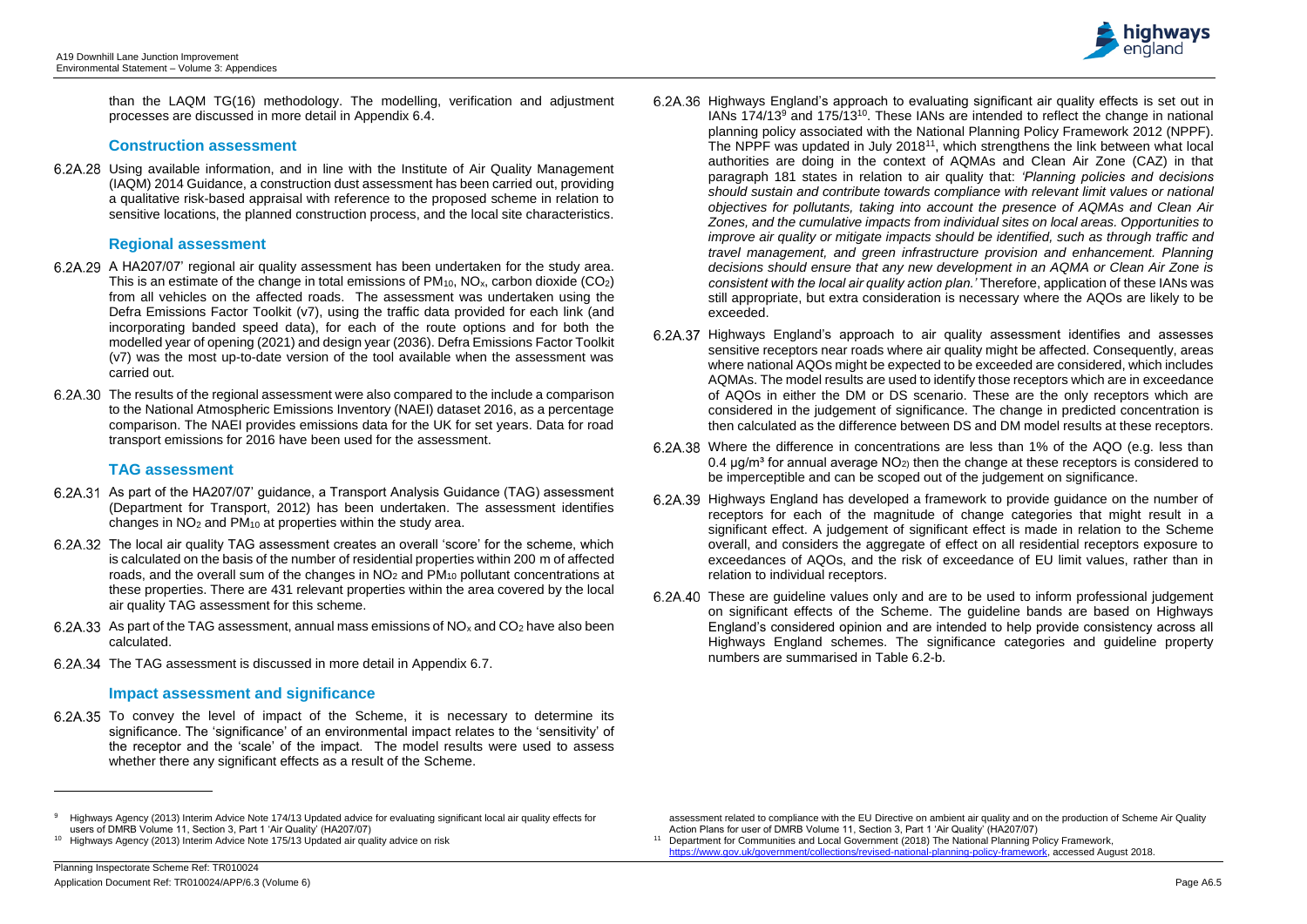

|                                                  | <b>Number of Receptors with:</b>                                                     |                                                                                                                  |  |  |  |  |  |  |
|--------------------------------------------------|--------------------------------------------------------------------------------------|------------------------------------------------------------------------------------------------------------------|--|--|--|--|--|--|
| <b>Magnitude of Change in</b><br>NO <sub>2</sub> | <b>Norsening</b> of<br>already above objective<br>or creation of a new<br>exceedance | AQO Improvement of an<br><b>AQO</b><br>already above objective or the<br>removal of an<br>existing<br>exceedance |  |  |  |  |  |  |
| Large $(>4 \mu g/m^3)$                           | 1 to 10                                                                              | 1 to 10                                                                                                          |  |  |  |  |  |  |
| Medium ( $>2$ to 4 $\mu$ g/m <sup>3</sup> )      | 10 to 30                                                                             | 10 to 30                                                                                                         |  |  |  |  |  |  |
| Small ( $>0.4$ to 2 $\mu$ g/m <sup>3</sup> )     | 30 to 60                                                                             | 30 to 60                                                                                                         |  |  |  |  |  |  |

*Table 6.2-b: Guideline to Number of Properties Constituting a Significant Effect*

- The significance of the change is greater the higher above the air quality thresholds the changes are predicted to occur. Where it is predicted that the short-term thresholds are exceeded, then more significance should be attributed to these effects.
- The upper and lower thresholds presented in each cell of Table 6.2b are guidelines and not absolutes. On occasions when the number of properties affected is above the upper guideline threshold, consideration should be given to all the evidence that may support or detract from a conclusion of a significant effect when coming to a concluding view. The further above the upper guideline band the more likely local air quality effects would be significant.
- Where the results reside between the lower and upper guideline thresholds for any of the magnitude criteria, then the Scheme effects could be significant and a judgement is required taking into account the results for all six categories. This judgement is based on the technical knowledge and experience of the air quality professional. To assist this judgement, consideration should be given (but not limited) to the following.
- 6.2A.44 Scheme effects are more likely to be significant where:
	- there are no / few receptors with any improvements;
	- PM<sup>10</sup> annual averages are also affected by small, medium or large deteriorations; &
	- short term exceedances may be caused or worsened by the scheme for either  $NO<sub>2</sub>$  $\bullet$ or PM10.
- 6.2A.45 Scheme effects are more likely to be not significant where:
	- there are receptors with small, medium or large improvements;
	- PM<sup>10</sup> annual averages are not affected by small, medium or large deteriorations; &
	- $\bullet$  short term exceedances are not caused or worsened by the Scheme for either NO<sub>2</sub> or PM10.
- The establishment of overall air quality significance for the scheme should also consider:
	- whether the Scheme detracts or supports measures set out in relevant local authority AQAPs;
	- if the scheme represents a low or high compliance risk with the EU directive on air quality; or
- if any designated site(s) are affected, and potential effective mitigation.
- The EU Directive on Ambient Air Quality and Clean Air for Europe (2008/50/EC) sets limit values for a range of pollutants. The purpose of the Directive is to protect human health, and the environment as a whole. Defra reports annually (on behalf of the UK government) on the status of air quality to the European Commission. Highways England's Compliance Risk Assessment Test (IAN 175/13) has been developed to enable decision makers to judge a scheme's likelihood of non-compliance with the EU Directive. The compliance risk assessment test also informs the air quality significance test.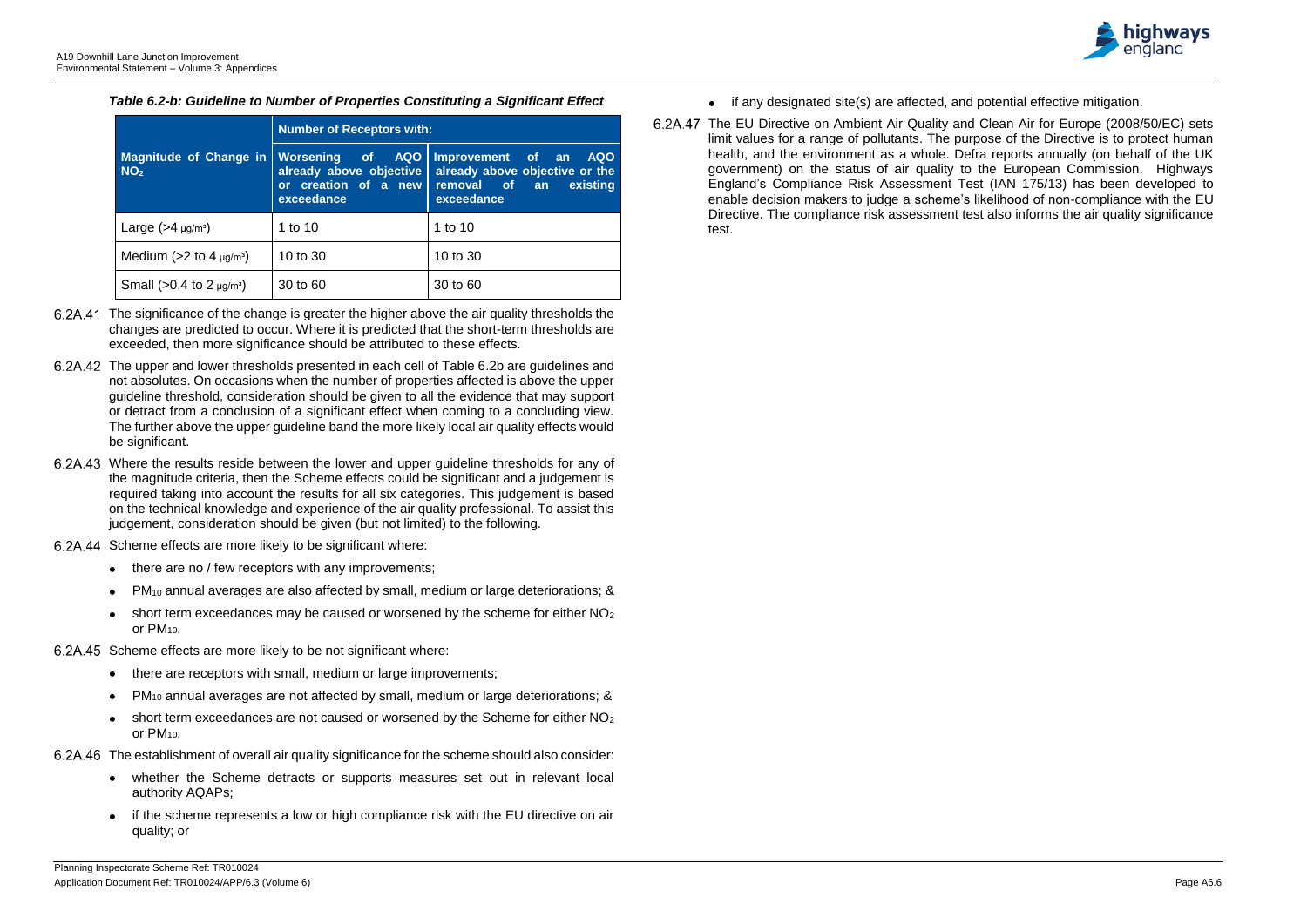# **APPENDIX 6.3 AIR QUALITY DISPERSION MODEL SETUP**

## **Introduction**

- The ADMS-Roads model has been developed by Cambridge Environmental Research Consultants Ltd (CERC) and is a version of an atmospheric modelling system that focuses on road traffic as a source of pollutant emissions. Version 4.1 (January 2018) has been used for this study.
- The modelling system takes into account the emissions produced by light duty and heavy duty vehicles travelling at a certain speed along a section of road over an average hour and predicts the dispersion of these emissions using appropriate historical meteorological data. The effect of meteorological conditions on dispersion is given a complex treatment within the model. The most significant factors are wind speed and direction, and the boundary layer height which is the calculated mixed depth of the lower atmosphere.

- 6.3A.3 In order to quantify the air quality impact of the Scheme, the pollutant concentrations resulting from the emissions from existing road traffic on local roads have been compared to those resulting from predicted traffic emissions with the Scheme in place.
- 6.3A.4 The following scenarios were modelled:
	- base year (2012) existing situation;
	- 2021 assessment year 'do minimum' without the Scheme; and
	- 2021 assessment year 'do something' with the Scheme.

## **Assessment scenarios**

6.3A.6 The traffic flow data for the model was prepared by Arup. Emission rates representing links in the traffic model were calculated based on the traffic flow, HDV composition, banded-speed and road type using IAN185/15<sup>12</sup>, which is based on the UK Emission Factor Toolkit v7 produced by Defra.

Meteorological data for the dispersion modelling assessment was taken from Newcastle 6.3A.8 Airport which is considered to be the most representative source for the study area. The windrose for 2012 is below<sup>13</sup>.

# **Modelling parameters**

#### **Road Parameters**

6.3A.9 The surface roughness length at the meteorological data site, where the wind speed measurements taken at the airports and those across the Scheme areas, were both set to 0.5 m.

ADMS Roads requires lengths of road of equal width (and height if specified as a canyon (see 'street canyons' on the next page)) to be input into the model. Road alignment and width were determined using the Ordnance Survey Mastermap base mapping.

## **Traffic Emissions**

#### **Meteorological Data**

l

In order to assess the impact of the development upon local air quality using a dispersion model, it is important to use representative meteorological data. In simple terms,

meteorology is the next most significant factor in determining ambient pollutant levels, after emissions.

## **Surface Roughness Length**

specified period. The length of each "spoke" around the circle is related to the frequency that the wind blows from a particular direction per unit time. Each concentric circle represents a different frequency, from zero at the centre to increasing frequencies at the outer circles. Each spoke is broken down into colour-coded bands that show wind speed ranges.





<sup>&</sup>lt;sup>12</sup> Highways Agency (2015) INTERIM ADVICE NOTE 185/15 Updated traffic, air quality and noise advice on the assessment of link speeds and generation of vehicle data into 'speed-bands' for users of DMRB Volume 11, Section 3, Part 1 'Air Quality' and Volume 11, Section 3. Part 7 'Noise'

<sup>&</sup>lt;sup>13</sup> A wind rose is a graphic tool used by meteorologists to give a succinct view of how wind speed and direction are typically distributed at a particular location. The wind rose shows the frequency of winds blowing *from* particular directions over a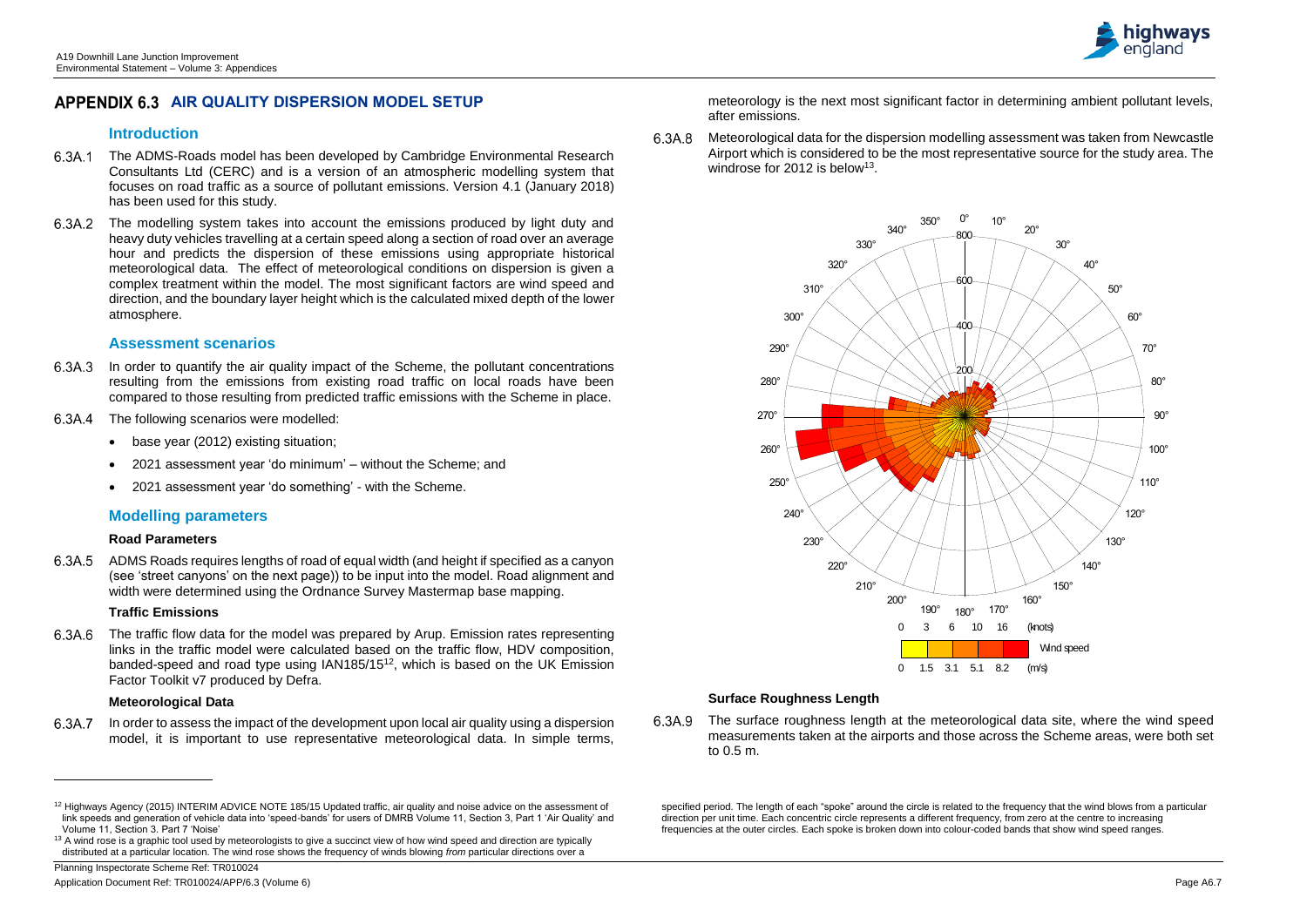

#### **Monin Obukhov Length**

6.3A.10 ADMS models use the Monin Obukhov length as a parameter to describe the turbulent length scale which is dependent on meteorological conditions. A minimum length can be used to account for the urban heat island effect, whereby retained heat in cities causes convective turbulence, which prevents the formation of a very shallow boundary layer at night. A minimum Monin Obukhov length of 30 m was set.

#### **Terrain**

The terrain has an effect on the flow field in the air above it. It is recommended that the effect of terrain is incorporated into ADMS-Roads where gradients of greater than 10% exist within the modelled area, or a short way outside of it. These do not occur in the study area and it has not been necessary to include the effect of terrain in the assessment.

6.3A.14 A total of 55 representative receptors were included in the assessment. The building usage was identified using an Ordnance Survey Address Base Layer data within ArcGIS. The grid reference was adjusted to represent the worst-case façade of the property. All representative receptor points were given a height of 1.5 m.

#### **Street Canyons**

- 'Street canyons' in air quality modelling are roads with continuous high buildings on either side. This arrangement tends to impede the dispersion of pollutants from the road, particularly when the wind is at right angles to it, since a vortex is created in the street canyon, retaining the pollution.
- 6.3A.13 No road links in the study area were identified as being 'street canyons'. This feature was therefore not included within the modelling assessment.

#### **Receptors**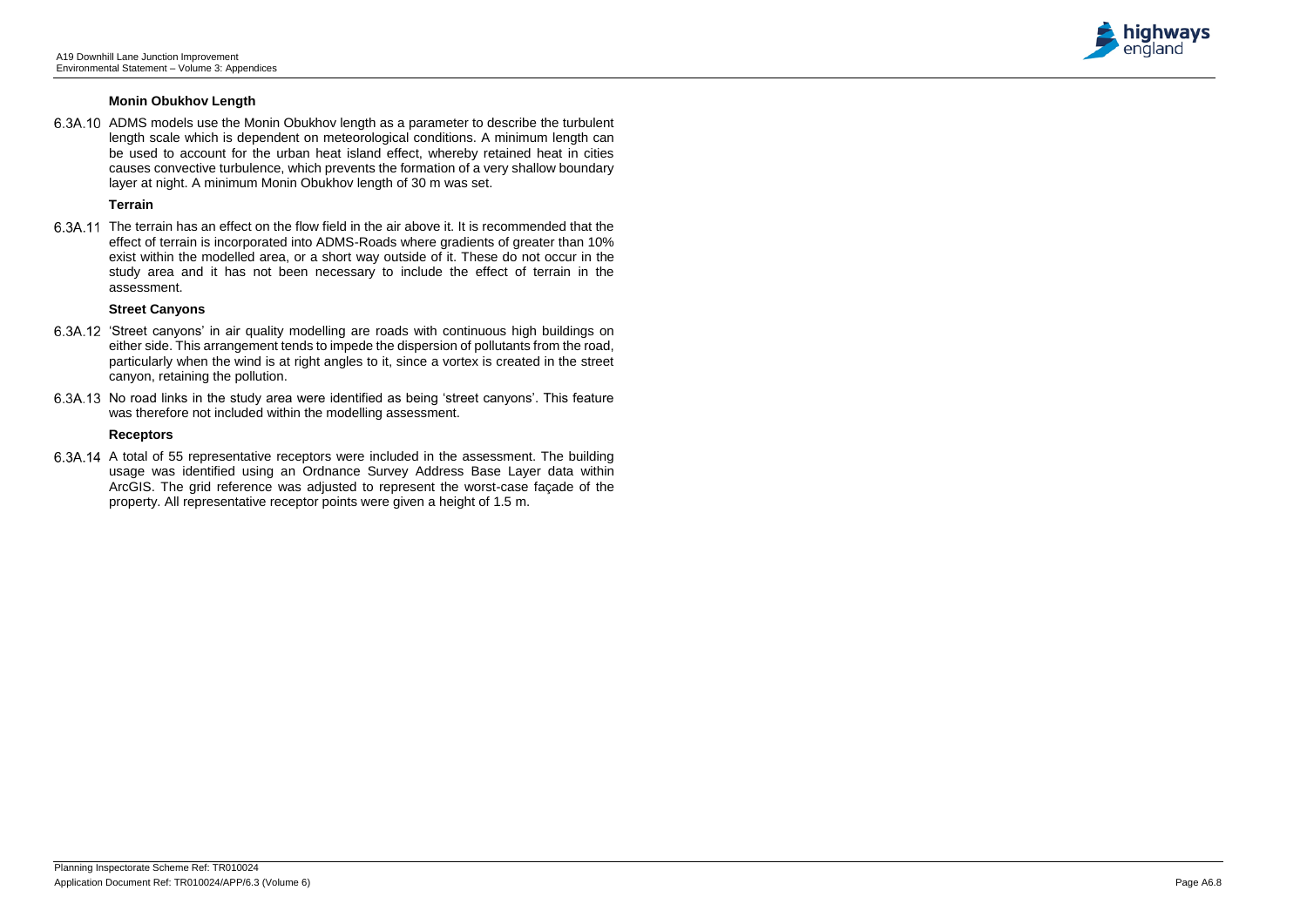l



# **APPENDIX 6.4 MODEL VERIFICATION & ADJUSTMENT**

## **Introduction**

- The comparison of modelled concentrations with local monitored concentrations is a process termed 'verification'. Model verification investigates the discrepancies between modelled and measured concentrations, which can arise due to the presence of inaccuracies and/or uncertainties in model input data, modelling and monitoring data assumptions. The following are examples of potential causes of such discrepancy:
	- estimates of background pollutant concentrations;
	- meteorological data uncertainties;
	- traffic data uncertainties;
	- model input parameters, such as 'roughness length'; and
	- overall limitations of the dispersion model.

6.4A.2 Residual uncertainty may remain after systematic error or 'model accuracy' has been accounted for in the final predictions. Residual uncertainty may be considered synonymous with the 'precision' of the model predictions, i.e. how wide the scatter or residual variability of the predicted values compare with the monitored true value, once systematic error has been allowed for. The quantification of model precision provides an estimate of how the final predictions may deviate from true (monitored) values at the same location over the same period.

# **Model precision**

# **Model performance**

- An evaluation of model performance has been undertaken to establish confidence in model results. LAQM.TG(16) identifies a number of statistical procedures that are appropriate to evaluate model performance and assess uncertainty. The statistical parameters used in this assessment are:
	- Root mean square error (RMSE);
	- Fractional bias (FB); and
	- Correlation coefficient (CC).
- A brief for explanation of each statistic is provided in Table 6.4-a, and further details can be found in LAQM.TG(16) Box A7.17.

#### *Table 6.4-a: Model Performance Statistics*

| <b>Statistical</b><br><b>Parameter</b> | <b>Comments</b>                                                                                                                                                                                                                                                                                                                                                                                                                                                                                                                                                                                                                                                   | <b>Ideal</b><br>value |  |  |  |  |
|----------------------------------------|-------------------------------------------------------------------------------------------------------------------------------------------------------------------------------------------------------------------------------------------------------------------------------------------------------------------------------------------------------------------------------------------------------------------------------------------------------------------------------------------------------------------------------------------------------------------------------------------------------------------------------------------------------------------|-----------------------|--|--|--|--|
| <b>RMSE</b>                            | RMSE is used to define the average error or uncertainty of the model.<br>The units of RMSE are the same as the quantities compared.<br>If the RMSE values are higher than 25% of the objective being<br>assessed, it is recommended that the model inputs and verification<br>should be revisited in order to make improvements.<br>For example, if the model predictions are for the annual mean $NO2$<br>objective of 40 $\mu$ g/m3, if an RMSE of 10 $\mu$ g/m <sup>3</sup> or above is determined<br>for a model it is advised to revisit the model parameters and model<br>verification.<br>Ideally an RMSE within 10% of the air quality objective would be | 0.01                  |  |  |  |  |
|                                        | derived, which equates to 4 $\mu$ g/m <sup>3</sup> for the annual mean NO <sub>2</sub> objective.<br>FB is used to identify if the model shows a systematic tendency to                                                                                                                                                                                                                                                                                                                                                                                                                                                                                           |                       |  |  |  |  |
| <b>FB</b>                              | over or under predict.<br>FB values vary between +2 and -2 and has an ideal value of zero.<br>Negative values suggest a model over-prediction and positive values<br>suggest a model under-prediction.                                                                                                                                                                                                                                                                                                                                                                                                                                                            | 0.00                  |  |  |  |  |
| CC                                     | CC is used to measure the linear relationship between predicted and<br>observed data. A value of zero means no relationship and a value of 1<br>means absolute relationship.<br>This statistic can be particularly useful when comparing a large<br>number of model and observed data points.                                                                                                                                                                                                                                                                                                                                                                     | 1.00                  |  |  |  |  |

- These parameters estimate how the model results agree or diverge from the 6.4A.5 observations.
- These calculations have been carried out prior to and after adjustment and provide 6.4A.6 information on the improvement of the model predictions as a result of the application of the verification adjustment factors.
- The verification process involves a review of the modelled pollutant concentrations 6.4A.7 against corresponding monitoring data to determine how well the air quality model has performed. Depending on the outcome it may be considered that the model has performed adequately and that there is no need to adjust any of the modelled results.
- 6.4A.8 Alternatively, the model may perform poorly<sup>14</sup> against the monitoring data, in which case there is a need to check all the input data to ensure that it is reasonable and accurately represented by the air quality modelling process. Where all input data, such as traffic data, emissions rates and background concentrations have been checked and considered reasonable, then the modelled results may require adjustment to improve alignment with the monitoring data. This adjustment may be made either by using by a single verification adjustment factor (to be applied to the modelled concentrations across the study area) or a range of different adjustment factors to account for different situations in the study area.

<sup>14</sup> The acceptable limits of model verification performance are set out in Defra's Local Air Quality Management Technical Guidance (2009)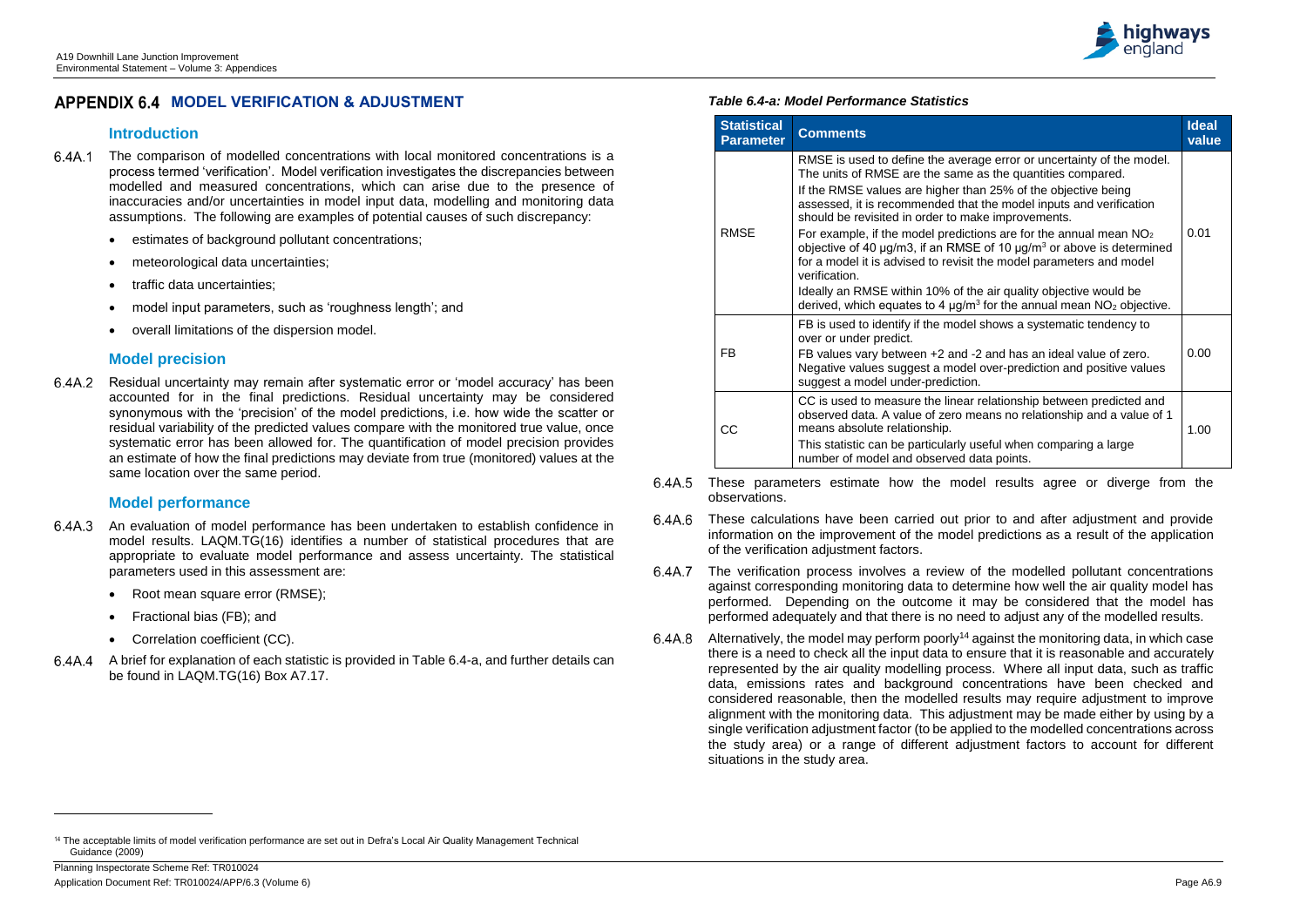

## **Air quality monitoring data**

- The air quality monitoring data collected as part of this assessment is detailed in the Air Quality Chapter, and was reviewed to determine the suitability of each of the monitoring locations for inclusion in the model verification process. The criteria used to determine the suitability of the monitoring data for inclusion into the verification process are:
	- Monitoring Location required within the air quality study area.
	- Monitoring data capture required to be greater than 75% complete.
	- Monitoring data influenced by major road emissions sources (i.e. busy road links) which were not included in the traffic model, and hence could not be included in the dispersion model, was excluded.
	- Monitoring Data from Sites where the exact location could not be accurately identified or validated was excluded.
- 6.4A.10 The monitoring site HA 018 was not included in the verification because of the influence of the elevated background concentration predicted in Defra's mapping, and because it is not representative of relevant exposure.
- 6.4A.11 The Highways England monitoring located on the Edinburgh Road Monitoring Station (HA\_013) was used in preference to the STC data, because it recorded higher concentrations than either the continuous analyser data (which was unratified) or the local authority diffusion tubes.

- 6.4A.12 The verification method followed the process detailed in LAQM TG(16). The first stage of verification was undertaken by comparing the modelled versus monitored Road NOx. Road  $NO<sub>x</sub>$  measured at the diffusion tubes were calculated using the latest Defra  $NO<sub>x</sub>$ to  $NO<sub>2</sub>$  calculator, because diffusion tubes only measure  $NO<sub>2</sub>$  and do not directly measure NO<sub>x</sub>.
- 6.4A.13 Once the modelled Road  $NO_x$  component had been adjusted, this value was used in the Defra  $NO<sub>x</sub>$  to  $NO<sub>2</sub>$  calculator, and the calculated Road  $NO<sub>2</sub>$  component was adjusted following comparison with the monitored Road NO2.

6.4A.15 The statistics support the methodology adopted. The statistics show that the RMSE and FB are improved when an adjustment is applied, when compared to the RMSE and FB for unadjusted results across the whole study area.

### **Verification methodology – NO<sup>x</sup> / NO<sup>2</sup>**

#### **Verification summary – NO<sup>x</sup> / NO<sup>2</sup>**

A review was undertaken of the modelled versus monitoring performance across the whole study area. The summary results and model performance statistics defined in LAQM.TG(16) are provided in Table 6.4-b.

#### *Table 6.4-b: Verification Zone Model Performance – NO<sup>2</sup>*

| <b>Statistical Parameter</b>           | <b>No Adjustment</b> | <b>With NO<sub>x</sub> Adjustment</b> |
|----------------------------------------|----------------------|---------------------------------------|
| No. of monitoring sites                | 12                   | 12                                    |
| NO <sub>x</sub> road adjustment factor | N/A                  | 1.225                                 |
| $NO2$ road adjustment factor           | N/A                  | N/A                                   |
| <b>RMSE</b>                            | 4.11                 | 3.77                                  |
| <b>FB</b>                              | $-2.00$              | $-0.020$                              |
| <b>CC</b>                              | 0.83                 | 0.84                                  |
| No with $+25%$ 1-stage                 | 11                   | 12                                    |

#### **Verification Graph 1 (before adjustment)**

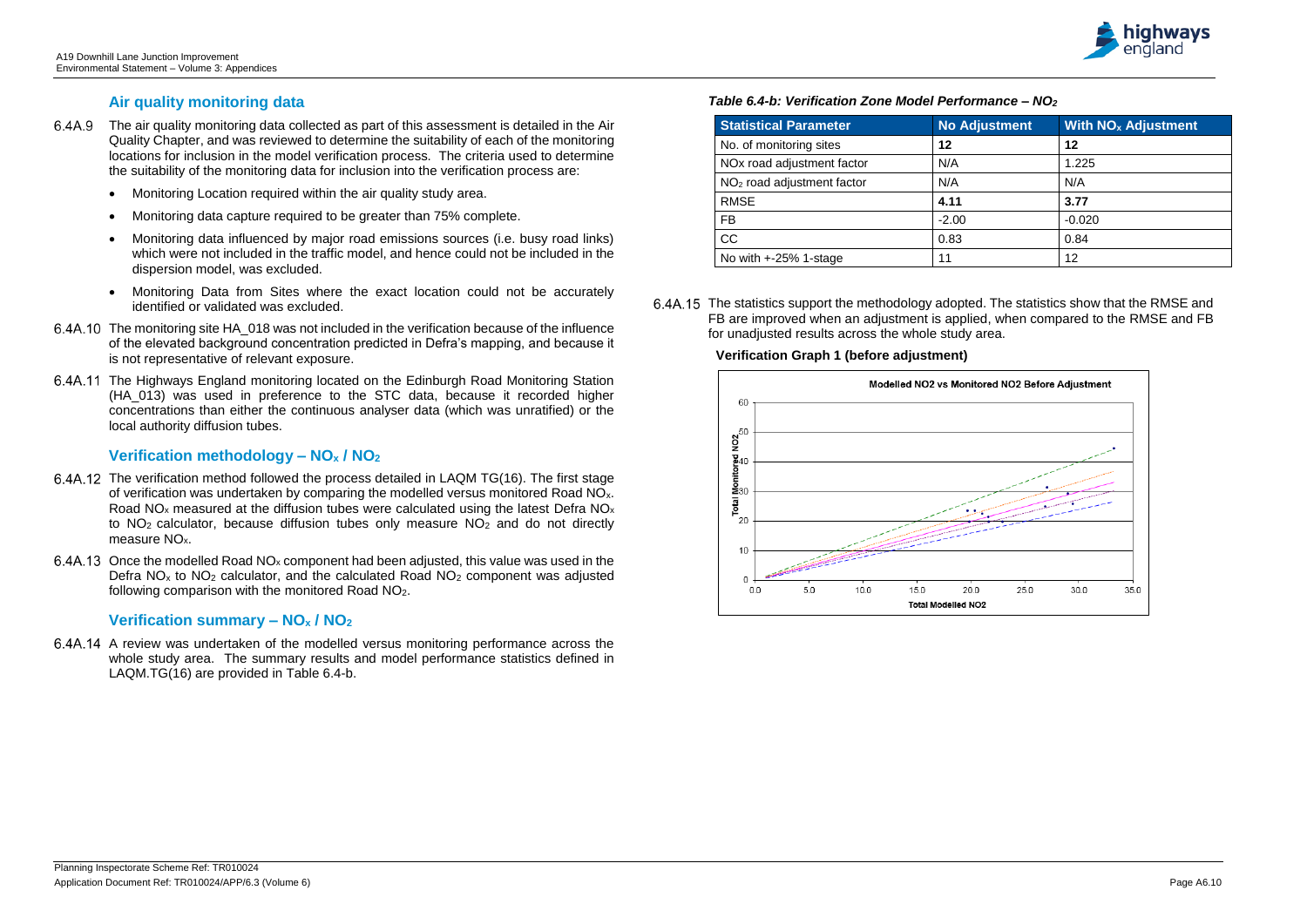l



#### **Verification Graph 2 (with adjustment)**



 $6.4A.16$  There were no PM<sub>10</sub> analysers within the study area. Therefore, the NOx Road adjustment factor has been applied to the modelled PM<sup>10</sup> road contributions, following guidance in LAQM TG(16).

#### **Verification methodology – PM<sup>10</sup>**

#### **Prediction of environmental concentrations, including adjustment for long-term trends in NO<sup>x</sup> and NO<sup>2</sup>**

- 6.4A.17 The model is used to predict the road traffic contributions to  $NO<sub>x</sub>$  and  $PM<sub>10</sub>$ concentrations in future years. A further adjustment step is undertaken to account for the observed trends in ambient roadside  $NO<sub>x</sub>$  and  $NO<sub>2</sub>$ .
- In July 2011 Defra published a report (Defra, 2011) examining the long-term air quality trends in  $NO<sub>x</sub>$  and  $NO<sub>2</sub>$  concentrations. This identified that there has been a clear decrease in  $NO<sub>2</sub>$  concentrations between 1996 and 2002. Thereafter  $NO<sub>2</sub>$ concentrations have stabilised with little to no reduction between 2004 and 2012. The consequence of the conclusions of Defra's advice on long term trends is that there is now a gap between current projected vehicle emission reductions and projections on the annual rate of improvements in ambient air quality, which are built into the vehicle emission factors, the projected background maps and the  $NO<sub>x</sub>$  to  $NO<sub>2</sub>$  calculator.
- 6.4A.19 The Highways England has developed the Gap Analysis methodology to adjust model predictions based on the method in LAQM TG(16) to account for the long term  $NO<sub>x</sub>$  and NO<sup>2</sup> profiles. This uses the relationship between the Base year vehicle emission rates and the Opening year vehicle emission rates, and the measured trends in roadside air quality concentrations to uplift opening year predicted concentrations to align them better with the long-term trends of  $NO<sub>x</sub>$  and  $NO<sub>2</sub>$ .
- 6.4A.20 The current trends in air quality are based on measurements of emissions from the existing vehicle fleet. New vehicles will need to comply with the more stringent Euro 6/VI

emissions standards from September 2014 onwards. If the Euro 6/VI fleet emissions perform as predicted, then this should lead to substantial reductions in predicted future roadside air quality concentrations.

- 6.4A.21 However, because the likely effects of Euro 6/VI vehicles on air quality are yet to be fully understood, Highways England's advice is that a long-term trend based on the existing fleet is assumed to be linear and continue at this projected rate of decrease into the future. The Euro 6/VI penetration in the UK fleet mix is approximately 35% in the opening year based on the EFT v6.0.2 for a motorway, but because the emission rates are predicted to be lower for Euro 6/VI than earlier Euro standards, the emissions from the Euro 6/VI component would be equivalent to 15% of the total NOx emission rate from the motorway traffic.
- 6.4A.22 The Gap Analysis methodology (IAN  $170/12v3$ )<sup>15</sup> incorporates the Euro 6/VI  $\frac{1}{2}$  improvements. These projection factors are referred to as 'LTT<sub>E6</sub>'. The LTT<sub>E6</sub> factors assume that the measured trends from 2004 to 2012 continue to occur for all pre-Euro 6/VI fleet. They also take a precautionary approach to account for uncertainty associated with Euro 6/VI performance and fleet mix in the future, rather than assuming full reductions in emissions occur as predicted by Euro 6/VI, which has not been observed by air quality monitoring trends associated with recent Euro standards. This is  $implemented$  into LTT $_{E6}$  by taking the mid-point between the measured trend predictions (which assume no improvement in emissions associated with Euro 6/VI) and predicted Euro 6/VI uptake and emission improvements.
- 6.4A.23 On this basis, the LTT $_{E6}$  projections are considered by the air quality specialist to be the most reasonable prediction of likely actual future NOx and NO<sup>2</sup> concentrations, and have been used in the calculations for this updated local air quality assessment.
- When forming a judgement on the significance of the effects, both the LAQM TG(16) results and the results adjusted using the Gap Analysis method (to reflect Long Term Trends (LTT<sub>E6</sub>)) should be provided. Predictions for  $NO<sub>2</sub>$  using the LAQM TG(16) method, which are lower, are also used in the final assessment to provide context for the uncertainty in model predictions.
- 6.4A.25 The Gap Analysis method is not applied to PM<sub>10</sub> predictions, and the results based on the LAQM TG(16) method are the final predicted concentrations throughout the assessment.

<sup>15</sup> Highways England (2013) INTERIM ADVICE NOTE 170/12 v3 Updated air quality advice on the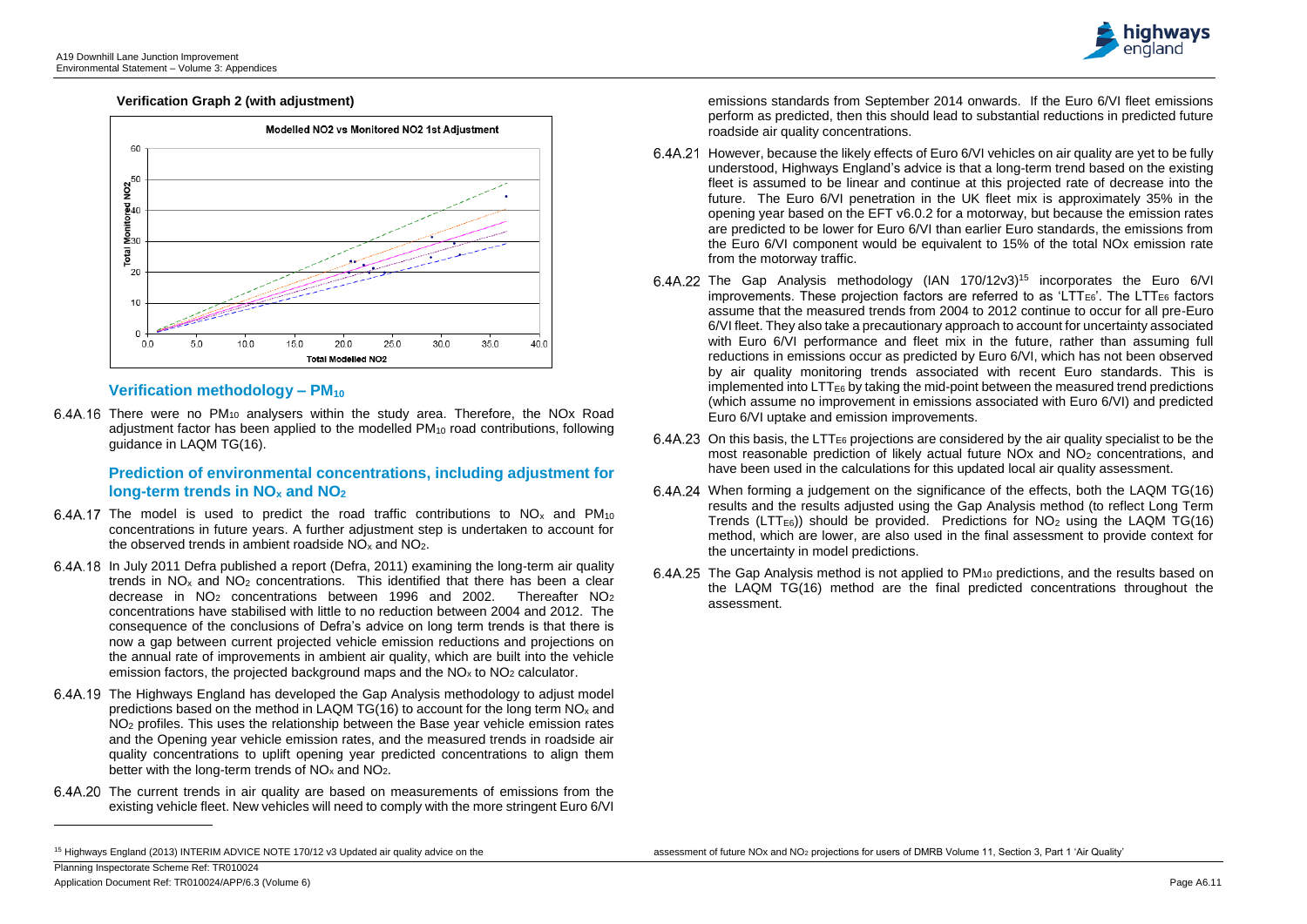## **APPENDIX 6.5 RECEPTOR RESULTS**

A total of 55 receptors were modelled to include for local assessment calculations, and the results for these receptors are provided in Table 6.5-a. The top ten highest concentrations are reported in the ES Chapter.

## *Table 6.5-a: Receptor Results (including Addresses)*

| Receptor ID        | <b>Address</b>                                                                     | <b>Grid Ref</b>  |                  | <b>Background</b><br><b>Concentration 2012</b> |               | <b>Modelled Total</b><br><b>Concentrations</b><br><b>Base 2012</b> |              | <b>Background</b><br><b>Concentrations 2021</b> |               | <b>Modelled Total</b><br><b>Concentrations</b><br><b>LAQM TG(16) Do</b><br>Minimum (DM) 2021 |               | <b>Modelled Total</b><br><b>Concentrations</b><br><b>LAQM TG (16) Do</b><br>Something (DS) 2021 |               | <b>Modelled Total NO<sub>2</sub></b><br><b>Concentrations with</b><br><b>Long Term Trends</b><br>(2021) |               |
|--------------------|------------------------------------------------------------------------------------|------------------|------------------|------------------------------------------------|---------------|--------------------------------------------------------------------|--------------|-------------------------------------------------|---------------|----------------------------------------------------------------------------------------------|---------------|-------------------------------------------------------------------------------------------------|---------------|---------------------------------------------------------------------------------------------------------|---------------|
|                    |                                                                                    |                  |                  |                                                | $(\mu g/m^3)$ | $(\mu g/m^3)$                                                      |              |                                                 | $(\mu g/m^3)$ |                                                                                              | $(\mu g/m^3)$ |                                                                                                 | $(\mu g/m^3)$ |                                                                                                         | $(\mu g/m^3)$ |
|                    |                                                                                    | $\mathbf{x}$     | $\mathbf{V}$     | NO <sub>2</sub>                                | $PM_{10}$     | NO <sub>2</sub>                                                    | $PM_{10}$    | NO <sub>2</sub>                                 | $PM_{10}$     | NO <sub>2</sub>                                                                              | $PM_{10}$     | NO <sub>2</sub>                                                                                 | $PM_{10}$     | <b>DM</b>                                                                                               | <b>DS</b>     |
| <b>DHL_01</b>      | 3 Baltimore Avenue, Sunderland, SR5 4RG                                            | 434717           | 559189           | 15.2                                           | 16.0          | 19.0                                                               | 16.7         | 12.4                                            | 15.3          | 14.8                                                                                         | 16.0          | 14.8                                                                                            | 16.0          | 14.7                                                                                                    | 14.7          |
| DHL_02             | The Chalet Usworth Cottages, Sunderland,<br>SR5 3HX                                | 433944           | 559078           | 15.3                                           | 15.3          | 17.3                                                               | 15.7         | 10.9                                            | 14.5          | 12.0                                                                                         | 14.8          | 12.1                                                                                            | 14.8          | 13.2                                                                                                    | 13.3          |
| <b>DHL_03</b>      | 5 Usworth Cottages, Sunderland, SR5 3JA                                            | 433958           | 559027           | 15.3                                           | 15.3          | 16.9                                                               | 15.6         | 10.9                                            | 14.5          | 11.8                                                                                         | 14.7          | 11.9                                                                                            | 14.7          | 12.9                                                                                                    | 12.9          |
| DHL_04             | 4 Usworth Cottages, Sunderland, SR5 3JA                                            | 433962           | 559020           | 15.3                                           | 15.3          | 16.8                                                               | 15.6         | 10.9                                            | 14.5          | 11.8                                                                                         | 14.7          | 11.9                                                                                            | 14.7          | 12.8                                                                                                    | 12.9          |
| <b>DHL_05</b>      | 3 Usworth Cottages, Sunderland, SR5 3JA                                            | 433964           | 559015           | 15.3                                           | 15.3          | 16.8                                                               | 15.6         | 10.9                                            | 14.5          | 11.8                                                                                         | 14.7          | 11.9                                                                                            | 14.7          | 12.8                                                                                                    | 12.9          |
| DHL_06             | 2 Usworth Cottages, Sunderland, SR5 3JA                                            | 433966           | 559011           | 15.3                                           | 15.3          | 16.8                                                               | 15.6         | 10.9                                            | 14.5          | 11.8                                                                                         | 14.7          | 11.8                                                                                            | 14.7          | 12.8                                                                                                    | 12.8          |
| $DHL_07$           | 1 Usworth Cottages, Sunderland, SR5 3JA                                            | 433968           | 559005           | 15.3                                           | 15.3          | 16.7                                                               | 15.6         | 10.9                                            | 14.5          | 11.8                                                                                         | 14.7          | 11.8                                                                                            | 14.7          | 12.7                                                                                                    | 12.8          |
| <b>DHL_08</b>      | 50 Capetown Road, Sunderland, SR5 3LY                                              | 434673           | 559000           | 15.2                                           | 16.0          | 19.8                                                               | 16.8         | 12.4                                            | 15.3          | 15.5                                                                                         | 16.2          | 15.5                                                                                            | 16.2          | 15.7                                                                                                    | 15.6          |
| DHL_09             | 18 Boston Crescent, Sunderland, SR5 4QS                                            | 434501           | 559635           | 15.2                                           | 16.0          | 18.2                                                               | 16.6         | 12.4                                            | 15.3          | 14.3                                                                                         | 15.8          | 14.4                                                                                            | 15.8          | 14.0                                                                                                    | 14.1          |
| $DHL_10$           | 43 Boston Crescent, Sunderland, SR5 4QS                                            | 434425           | 559589           | 15.2                                           | 16.0          | 20.6                                                               | 17.0         | 12.4                                            | 15.3          | 15.8                                                                                         | 16.3          | 15.8                                                                                            | 16.2          | 16.1                                                                                                    | 16.1          |
| <b>DHL_11</b>      | 43 Boston Crescent, Sunderland, SR5 4QS                                            | 434425           | 559589           | 15.2                                           | 16.0          | 20.6                                                               | 17.0         | 12.4                                            | 15.3          | 15.8                                                                                         | 16.3          | 15.8                                                                                            | 16.2          | 16.1                                                                                                    | 16.1          |
| DHL_12             | 43 Boston Crescent, Sunderland, SR5 4QS                                            | 434425           | 559589           | 15.2                                           | 16.0          | 20.6                                                               | 17.0         | 12.4                                            | 15.3          | 15.8                                                                                         | 16.3          | 15.8                                                                                            | 16.2          | 16.1                                                                                                    | 16.1          |
| $DHL_13$<br>DHL_14 | 43 Boston Crescent, Sunderland, SR5 4QS<br>51 Boston Crescent, Sunderland, SR5 4QS | 434425<br>434431 | 559589<br>559579 | 15.2<br>15.2                                   | 16.0<br>16.0  | 20.6<br>20.5                                                       | 17.0<br>17.0 | 12.4<br>12.4                                    | 15.3<br>15.3  | 15.8<br>15.8                                                                                 | 16.3<br>16.3  | 15.8<br>15.8                                                                                    | 16.2<br>16.2  | 16.1<br>16.0                                                                                            | 16.1<br>16.0  |
| DHL_15             | 33 Boston Crescent, Sunderland, SR5 4QS                                            | 434448           | 559612           | 15.2                                           | 16.0          | 19.3                                                               | 16.8         | 12.4                                            | 15.3          | 15.0                                                                                         | 16.0          | 15.1                                                                                            | 16.0          | 15.0                                                                                                    | 15.0          |
| DHL_16             | 37 Boston Crescent, Sunderland, SR5 4QS                                            | 434435           | 559607           | 15.2                                           | 16.0          | 19.8                                                               | 16.9         | 12.4                                            | 15.3          | 15.3                                                                                         | 16.1          | 15.3                                                                                            | 16.1          | 15.4                                                                                                    | 15.4          |
| DHL_17             | 23 Boston Crescent, Sunderland, SR5 4QS                                            | 434462           | 559618           | 15.2                                           | 16.0          | 19.0                                                               | 16.7         | 12.4                                            | 15.3          | 14.8                                                                                         | 16.0          | 14.8                                                                                            | 16.0          | 14.7                                                                                                    | 14.7          |
| DHL_18             | 23 Boston Crescent, Sunderland, SR5 4QS                                            | 434462           | 559618           | 15.2                                           | 16.0          | 19.0                                                               | 16.7         | 12.4                                            | 15.3          | 14.8                                                                                         | 16.0          | 14.8                                                                                            | 16.0          | 14.7                                                                                                    | 14.7          |
| DHL_19             | 23 Boston Crescent, Sunderland, SR5 4QS                                            | 434462           | 559618           | 15.2                                           | 16.0          | 19.0                                                               | 16.7         | 12.4                                            | 15.3          | 14.8                                                                                         | 16.0          | 14.8                                                                                            | 16.0          | 14.7                                                                                                    | 14.7          |
| <b>DHL_20</b>      | 40 Boston Street, Sunderland, SR5 4QT                                              | 434439           | 559560           | 15.2                                           | 16.0          | 20.6                                                               | 17.0         | 12.4                                            | 15.3          | 15.8                                                                                         | 16.3          | 15.8                                                                                            | 16.2          | 16.1                                                                                                    | 16.1          |
| DHL_21             | 152 Baltimore Avenue, Sunderland, SR5<br>4QU                                       | 434453           | 559543           | 15.2                                           | 16.0          | 20.3                                                               | 17.0         | 12.4                                            | 15.3          | 15.6                                                                                         | 16.2          | 15.6                                                                                            | 16.2          | 15.9                                                                                                    | 15.9          |
| DHL_22             | 4 Baltimore Avenue, Sunderland, SR5 4RG                                            | 434703           | 559186           | 15.2                                           | 16.0          | 19.2                                                               | 16.8         | 12.4                                            | 15.3          | 14.9                                                                                         | 16.0          | 14.9                                                                                            | 16.0          | 14.9                                                                                                    | 14.9          |
| DHL_23             | 12 Baltimore Avenue, Sunderland, SR5 4RG                                           | 434673           | 559180           | 15.2                                           | 16.0          | 19.9                                                               | 16.9         | 12.4                                            | 15.3          | 15.2                                                                                         | 16.1          | 15.2                                                                                            | 16.1          | 15.3                                                                                                    | 15.3          |
| DHL_24             | 8 Baltimore Avenue, Sunderland, SR5 4RG                                            | 434688           | 559183           | 15.2                                           | 16.0          | 19.5                                                               | 16.8         | 12.4                                            | 15.3          | 15.0                                                                                         | 16.1          | 15.0                                                                                            | 16.1          | 15.1                                                                                                    | 15.1          |
| DHL_25             | 4 Baltimore Square, Sunderland, SR5 4RH                                            | 434753           | 559194           | 15.2                                           | 16.0          | 18.8                                                               | 16.7         | 12.4                                            | 15.3          | 14.6                                                                                         | 15.9          | 14.6                                                                                            | 15.9          | 14.4                                                                                                    | 14.5          |
| DHL_26             | 16 Baltimore Avenue, Sunderland, SR5 4RG                                           | 434658           | 559176           | 15.2                                           | 16.0          | 20.3                                                               | 17.0         | 12.4                                            | 15.3          | 15.4                                                                                         | 16.2          | 15.4                                                                                            | 16.2          | 15.7                                                                                                    | 15.7          |
| DHL_27             | 11 Ferryboat Lane, Sunderland, SR5 3RB                                             | 434658           | 559078           | 15.2                                           | 16.0          | 19.9                                                               | 16.9         | 12.4                                            | 15.3          | 15.5                                                                                         | 16.2          | 15.5                                                                                            | 16.2          | 15.7                                                                                                    | 15.7          |
| <b>DHL_28</b>      | 9 Ferryboat Lane, Sunderland, SR5 3RB                                              | 434657           | 559084           | 15.2                                           | 16.0          | 19.9                                                               | 16.9         | 12.4                                            | 15.3          | 15.5                                                                                         | 16.2          | 15.5                                                                                            | 16.2          | 15.7                                                                                                    | 15.7          |
| DHL_29             | 157 Washington Road, Sunderland, SR5<br>3RA                                        | 434666           | 559128           | 15.2                                           | 16.0          | 20.1                                                               | 16.9         | 12.4                                            | 15.3          | 15.6                                                                                         | 16.2          | 15.6                                                                                            | 16.2          | 15.8                                                                                                    | 15.8          |
| DHL_30             | 3 Ferryboat Lane, Sunderland, SR5 3RB                                              | 434654           | 559113           | 15.2                                           | 16.0          | 20.1                                                               | 16.9         | 12.4                                            | 15.3          | 15.6                                                                                         | 16.2          | 15.6                                                                                            | 16.2          | 15.8                                                                                                    | 15.8          |
| DHL_31             | 1 Ferryboat Lane, Sunderland, SR5 3RB                                              | 434654           | 559120           | 15.2                                           | 16.0          | 20.3                                                               | 16.9         | 12.4                                            | 15.3          | 15.7                                                                                         | 16.2          | 15.7                                                                                            | 16.2          | 16.0                                                                                                    | 16.0          |
| DHL_32             | 141 Washington Road, Sunderland, SR5 3LL                                           | 434807           | 559153           | 15.2                                           | 16.0          | 18.9                                                               | 16.7         | 12.4                                            | 15.3          | 14.6                                                                                         | 15.9          | 14.7                                                                                            | 15.9          | 14.6                                                                                                    | 14.6          |
| DHL_33             | 145 Washington Road, Sunderland, SR5 3LL                                           | 434790           | 559151           | 15.2                                           | 16.0          | 19.0                                                               | 16.7         | 12.4                                            | 15.3          | 14.7                                                                                         | 16.0          | 14.7                                                                                            | 16.0          | 14.6                                                                                                    | 14.6          |
| DHL_34             | 153 Washington Road, Sunderland, SR5 3LL                                           | 434757           | 559145           | 15.2                                           | 16.0          | 19.1                                                               | 16.7         | 12.4                                            | 15.3          | 14.8                                                                                         | 16.0          | 14.8                                                                                            | 16.0          | 14.8                                                                                                    | 14.8          |
| <b>DHL_35</b>      | 149 Washington Road, Sunderland, SR5 3LL                                           | 434774           | 559148           | 15.2                                           | 16.0          | 19.1                                                               | 16.7         | 12.4                                            | 15.3          | 14.7                                                                                         | 16.0          | 14.8                                                                                            | 16.0          | 14.7                                                                                                    | 14.7          |
| DHL_36             | 100 Baltimore Avenue, Sunderland, SR5<br>4QX                                       | 434520           | 559404           | 15.2                                           | 16.0          | 20.2                                                               | 17.0         | 12.4                                            | 15.3          | 15.6                                                                                         | 16.2          | 15.7                                                                                            | 16.2          | 15.8                                                                                                    | 15.9          |
| DHL_37             | 104 Baltimore Avenue, Sunderland, SR5<br>4QX                                       | 434509           | 559428           | 15.2                                           | 16.0          | 20.3                                                               | 17.0         | 12.4                                            | 15.3          | 15.6                                                                                         | 16.2          | 15.7                                                                                            | 16.2          | 15.9                                                                                                    | 15.9          |
| DHL_38             | 114 Baltimore Avenue, Sunderland, SR5<br>4QX                                       | 434496           | 559447           | 15.2                                           | 16.0          | 20.5                                                               | 17.0         | 12.4                                            | 15.3          | 15.8                                                                                         | 16.3          | 15.8                                                                                            | 16.2          | 16.0                                                                                                    | 16.0          |

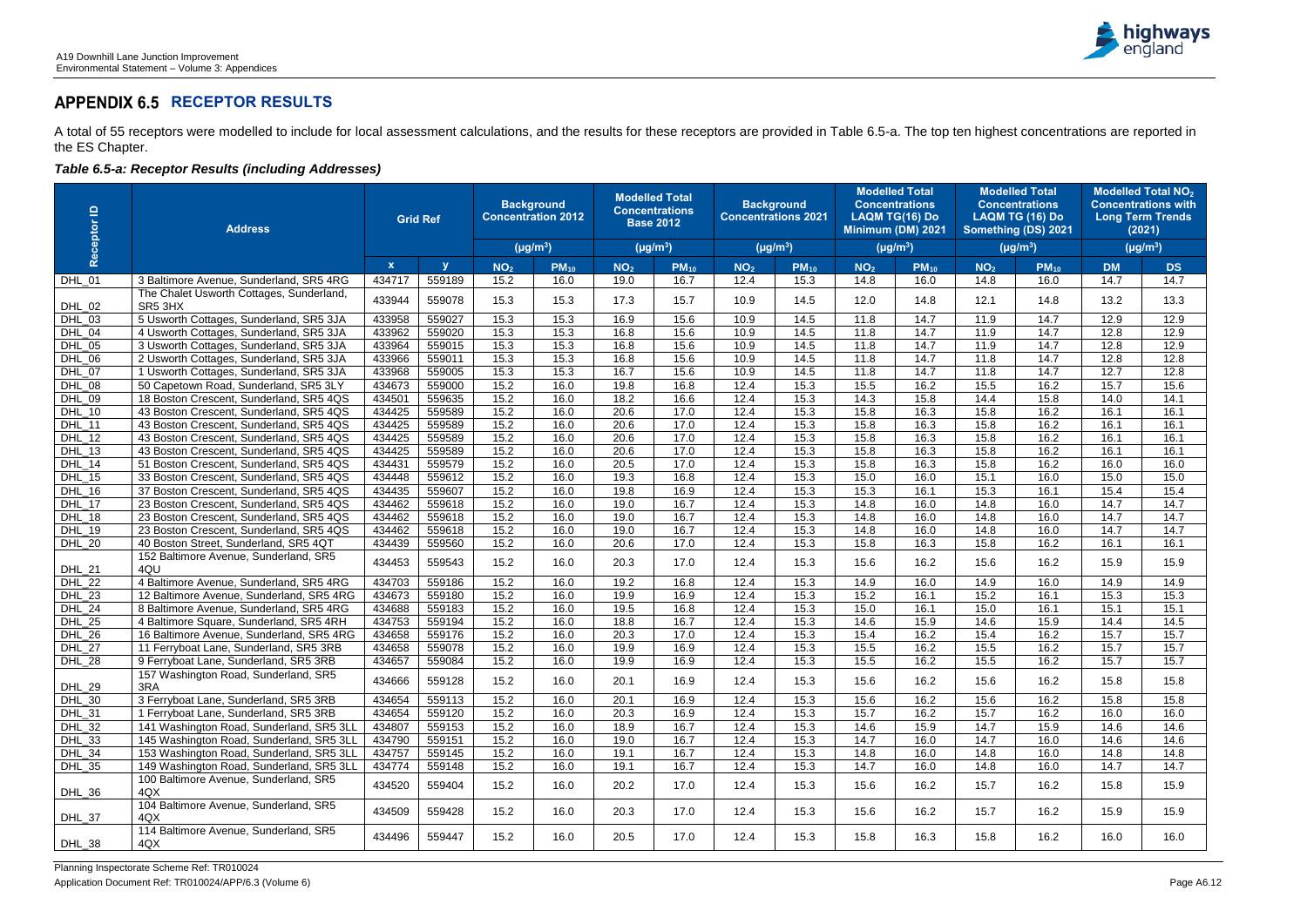A19 Downhill Lane Junction Improvement Environmental Statement – Volume 3: Appendices

| Receptor ID            | <b>Address</b>                                                              | <b>Grid Ref</b> |              | <b>Background</b><br><b>Concentration 2012</b> |               | <b>Modelled Total</b><br><b>Concentrations</b><br><b>Base 2012</b> |               | <b>Background</b><br><b>Concentrations 2021</b> |               | <b>Modelled Total</b><br><b>Concentrations</b><br><b>LAQM TG(16) Do</b><br>Minimum (DM) 2021 |               | <b>Modelled Total</b><br><b>Concentrations</b><br>LAQM TG (16) Do<br>Something (DS) 2021 |               | <b>Modelled Total NO<sub>2</sub></b><br><b>Concentrations with</b><br><b>Long Term Trends</b><br>(2021) |               |
|------------------------|-----------------------------------------------------------------------------|-----------------|--------------|------------------------------------------------|---------------|--------------------------------------------------------------------|---------------|-------------------------------------------------|---------------|----------------------------------------------------------------------------------------------|---------------|------------------------------------------------------------------------------------------|---------------|---------------------------------------------------------------------------------------------------------|---------------|
|                        |                                                                             |                 |              |                                                | $(\mu g/m^3)$ |                                                                    | $(\mu g/m^3)$ |                                                 | $(\mu g/m^3)$ |                                                                                              | $(\mu g/m^3)$ |                                                                                          | $(\mu g/m^3)$ |                                                                                                         | $(\mu g/m^3)$ |
|                        |                                                                             | $\mathbf{x}$    | $\mathbf{v}$ | NO <sub>2</sub>                                | $PM_{10}$     | NO <sub>2</sub>                                                    | $PM_{10}$     | NO <sub>2</sub>                                 | $PM_{10}$     | NO <sub>2</sub>                                                                              | $PM_{10}$     | NO <sub>2</sub>                                                                          | $PM_{10}$     | <b>DM</b>                                                                                               | <b>DS</b>     |
| DHL_39                 | 9 Benfleet Avenue, Sunderland, SR5 4RB                                      | 434539          | 559359       | 15.2                                           | 16.0          | 20.3                                                               | 17.0          | 12.4                                            | 15.3          | 15.7                                                                                         | 16.2          | 15.7                                                                                     | 16.2          | 15.9                                                                                                    | 15.9          |
| <b>DHL_40</b>          | 82 Baltimore Avenue, Sunderland, SR5 4QY                                    | 434547          | 559344       | 15.2                                           | 16.0          | 20.2                                                               | 16.9          | 12.4                                            | 15.3          | 15.6                                                                                         | 16.2          | 15.6                                                                                     | 16.2          | 15.8                                                                                                    | 15.8          |
| <b>DHL_41</b>          | 60 Baltimore Avenue, Sunderland, SR5 4QY                                    | 434577          | 559279       | 15.2                                           | 16.0          | 20.1                                                               | 16.9          | 12.4                                            | 15.3          | 15.6                                                                                         | 16.2          | 15.5                                                                                     | 16.2          | 15.7                                                                                                    | 15.7          |
| DHL_42                 | 66 Baltimore Avenue, Sunderland, SR5 4QY                                    | 434569          | 559296       | 15.2                                           | 16.0          | 20.1                                                               | 16.9          | 12.4                                            | 15.3          | 15.6                                                                                         | 16.2          | 15.5                                                                                     | 16.2          | 15.8                                                                                                    | 15.7          |
| DHL_43                 | 74 Baltimore Avenue, Sunderland, SR5 4QY                                    | 434560          | 559317       | 15.2                                           | 16.0          | 20.1                                                               | 16.9          | 12.4                                            | 15.3          | 15.6                                                                                         | 16.2          | 15.6                                                                                     | 16.2          | 15.8                                                                                                    | 15.8          |
| DHL_44                 | 20 Baltimore Avenue, Sunderland, SR5 4RG                                    | 434644          | 559173       | 15.2                                           | 16.0          | 20.9                                                               | 17.1          | 12.4                                            | 15.3          | 15.7                                                                                         | 16.2          | 15.7                                                                                     | 16.2          | 16.0                                                                                                    | 16.0          |
| <b>DHL_45</b>          | 24 Baltimore Avenue, Sunderland, SR5 4RG                                    | 434627          | 559169       | 15.2                                           | 16.0          | 21.9                                                               | 17.3          | 12.4                                            | 15.3          | 16.1                                                                                         | 16.4          | 16.1                                                                                     | 16.4          | 16.7                                                                                                    | 16.7          |
| DHL_46                 | 26 Baltimore Avenue, Sunderland, SR5 4RG                                    | 434622          | 559186       | 15.2                                           | 16.0          | 20.7                                                               | 17.1          | 12.4                                            | 15.3          | 15.7                                                                                         | 16.3          | 15.7                                                                                     | 16.3          | 16.1                                                                                                    | 16.1          |
| DHL_47                 | 42 Baltimore Avenue, Sunderland, SR5 4RG                                    | 434607          | 559215       | 15.2                                           | 16.0          | 20.2                                                               | 16.9          | 12.4                                            | 15.3          | 15.5                                                                                         | 16.2          | 15.5                                                                                     | 16.2          | 15.7                                                                                                    | 15.7          |
| <b>DHL_48</b>          | 46 Baltimore Avenue, Sunderland, SR5 4RG                                    | 434599          | 559230       | 15.2                                           | 16.0          | 20.1                                                               | 16.9          | 12.4                                            | 15.3          | 15.5                                                                                         | 16.2          | 15.5                                                                                     | 16.2          | 15.7                                                                                                    | 15.7          |
| <b>DHL_49</b>          | 1 Barking Crescent, Sunderland, SR5 4QZ                                     | 434589          | 559250       | 15.2                                           | 16.0          | 20.1                                                               | 16.9          | 12.4                                            | 15.3          | 15.5                                                                                         | 16.2          | 15.5                                                                                     | 16.2          | 15.7                                                                                                    | 15.7          |
| DHL_50                 | 33 Ferryboat Lane, Sunderland, SR5 3RB                                      | 434665          | 559010       | 15.2                                           | 16.0          | 20.2                                                               | 16.9          | 12.4                                            | 15.3          | 15.8                                                                                         | 16.3          | 15.8                                                                                     | 16.3          | 16.0                                                                                                    | 16.0          |
| <b>DHL_51</b>          | 27 Ferryboat Lane, Sunderland, SR5 3RB                                      | 434663          | 559035       | 15.2                                           | 16.0          | 20.0                                                               | 16.9          | 12.4                                            | 15.3          | 15.7                                                                                         | 16.2          | 15.7                                                                                     | 16.2          | 15.9                                                                                                    | 15.8          |
| <b>DHL_52</b>          | 128 Baltimore Avenue, Sunderland, SR5<br>4QX                                | 434479          | 559484       | 15.2                                           | 16.0          | 20.4                                                               | 17.0          | 12.4                                            | 15.3          | 15.7                                                                                         | 16.3          | 15.7                                                                                     | 16.2          | 16.0                                                                                                    | 16.0          |
| <b>DHL_53</b><br>(A19) | Make Me Rich Farm Downhill Lane, South<br>Tyneside, NE36 0BA                | 433923          | 560078       | 12.2                                           | 15.7          | 14.7                                                               | 16.1          | 10.3                                            | 14.9          | 11.9                                                                                         | 15.2          | 11.9                                                                                     | 15.3          | 11.3                                                                                                    | 11.4          |
| <b>DHL_54</b>          | Enterprise Rent A Car Newcastle Road,<br>South Tyneside, NE36 0BG           | 433697          | 560993       | 12.2                                           | 15.7          | 19.1                                                               | 16.7          | 10.3                                            | 14.9          | 14.8                                                                                         | 15.8          | 14.9                                                                                     | 15.8          | 15.4                                                                                                    | 15.4          |
| <b>DHL_55</b>          | Make Me Rich Farm (Access Road),<br>Downhill Lane, South Tyneside, NE36 0BA | 433919          | 560055       | 12.2                                           | 15.7          | 14.5                                                               | 16.0          | 10.3                                            | 14.9          | 11.8                                                                                         | 15.2          | 11.8                                                                                     | 15.2          | 11.2                                                                                                    | 11.2          |

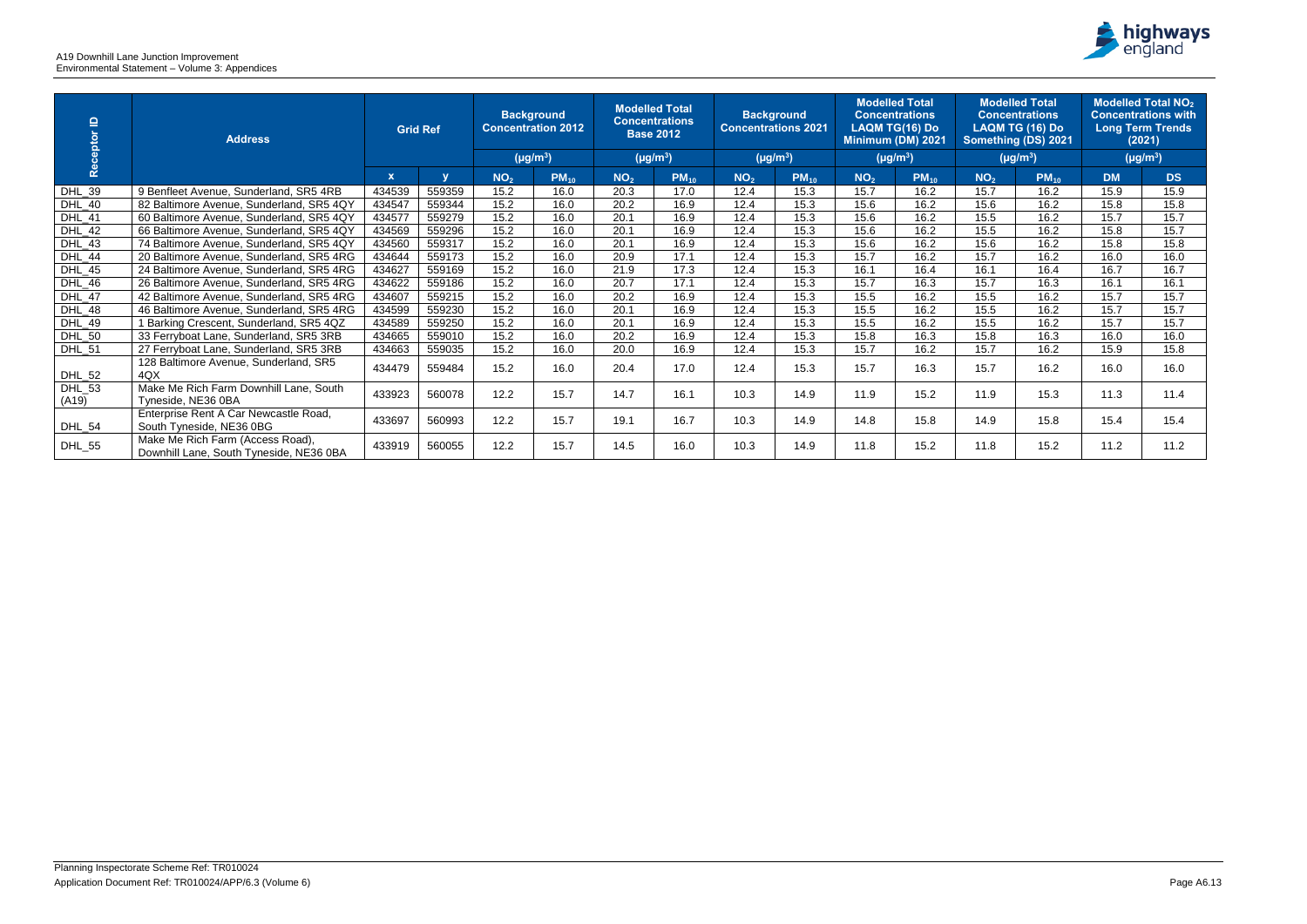Planning Inspectorate Scheme Ref: TR010024 Application Document Ref: TR010024/APP/6.3 (Volume 6) Page A6.14

l



# **MITIGATION MEASURES FOR CONSTRUCTION IMPACTS**

### **Introduction**

- 6.6A.1 In order to minimise any potential emissions of fugitive dust during the construction phase (and hence minimise potential impacts), the Construction Environmental Management Plan (CEMP) would adopt best practice measures to control fugitive dust.
- 6.6A.2 Appropriate construction dust mitigation measures, based on those outlined by the Institute for Air Quality Management<sup>16</sup>, are detailed within this Appendix 6.6 and the CEMP. These are based on a Low risk site for on-site construction activities, and a High risk site for track-out associated with construction vehicle traffic.
- 6.6A.3 It is considered that with an appropriate CEMP implemented, there would be no significant effects on air quality during the construction phase of the scheme.

## **Communications**

• Display the name and contact details of person(s) accountable for air quality and dust issues on the site boundary. This may be an environmental manager/engineer or site manager.

### **Site management**

- Record all dust and air quality complaints, identify cause(s), take appropriate measures to reduce emissions in a timely manner, and record the measures taken.
- Make the complaints log available to the local authority when asked.
- Record any exceptional incidents that cause dust and/or air emissions, either onor off-site, and the action taken to resolve the situation in the log book.

# **Monitoring**

- Undertake daily on-site and off-site inspection, where receptors (including roads) are nearby, to monitor dust, record inspection results, and make the log available to the local authority when asked. This should include regular dust soiling checks of surfaces such as street furniture, cars and window sills within 100 m of the site boundary, with cleaning to be provided if necessary.
- Carry out regular site inspections to monitor compliance with the dust management plan, record inspection results, and make an inspection log available to the local authority when asked.
- Increase the frequency of site inspections by the person accountable for air quality and dust issues on site when activities with a high potential to produce dust are being carried out and during prolonged dry or windy conditions.

No mitigation measures are required for the operational phase of the Proposed Scheme.6.6A.4

# **Preparing and maintaining the site**

• Plan site layout so that machinery and dust causing activities are located away from receptors, as far as practicable.

- Where practicable, fully enclose the site or specific operations where there is a high potential for dust production and the site is active for an extensive period.
- Avoid site runoff of water or mud.
- Keep site fencing, barriers and scaffolding clean using wet methods.
- Remove materials that have a potential to produce dust from site as soon as possible, unless being re-used on site.

# **Construction operations**

- Provide an adequate water supply on the site for effective dust/particulate matter.
- Suppression / mitigation, using non-potable water where possible and appropriate.
- Use enclosed chutes and conveyors and covered skips.
- Minimise drop heights from conveyors, loading shovels, hoppers and other loading or handling equipment and use fine water sprays on such equipment wherever appropriate.

# **Measures specific to track-out**

- Use water-assisted dust sweeper(s) on the access and local roads, to remove, as necessary, any material tracked out of the site; this may require the sweeper being continuously in use.
- Avoid dry sweeping of large areas.
- Make sure vehicles entering and leaving sites are covered to prevent escape of materials during transport.
- Inspect on-site haul routes for integrity and instigate necessary repairs to the surface as soon as reasonably practicable.
- Record all inspections of haul routes and any subsequent action in a site log book.
- Install hard surfaced haul routes, where reasonably practicable, that are regularly damped down with fixed or mobile sprinkler systems, or mobile water bowsers and regularly cleaned.
- Implement a wheel washing system (with rumble grids to dislodge accumulated dust and mud prior to leaving the site, where reasonably practicable).
- Provide an adequate area of hard surfaced road between the wheel wash facility and the site exit, wherever site size and layout permits.
- Access gates to be located at least 10 m from receptors, where possible.

<sup>16</sup> Institute for Air Quality Management (2014) *Guidance on the assessment of dust from* demolition and construction.

<sup>•</sup> Where practicable, erect solid screens or barriers around dusty activities or the site boundary that are at least as high as any stockpiles on site.